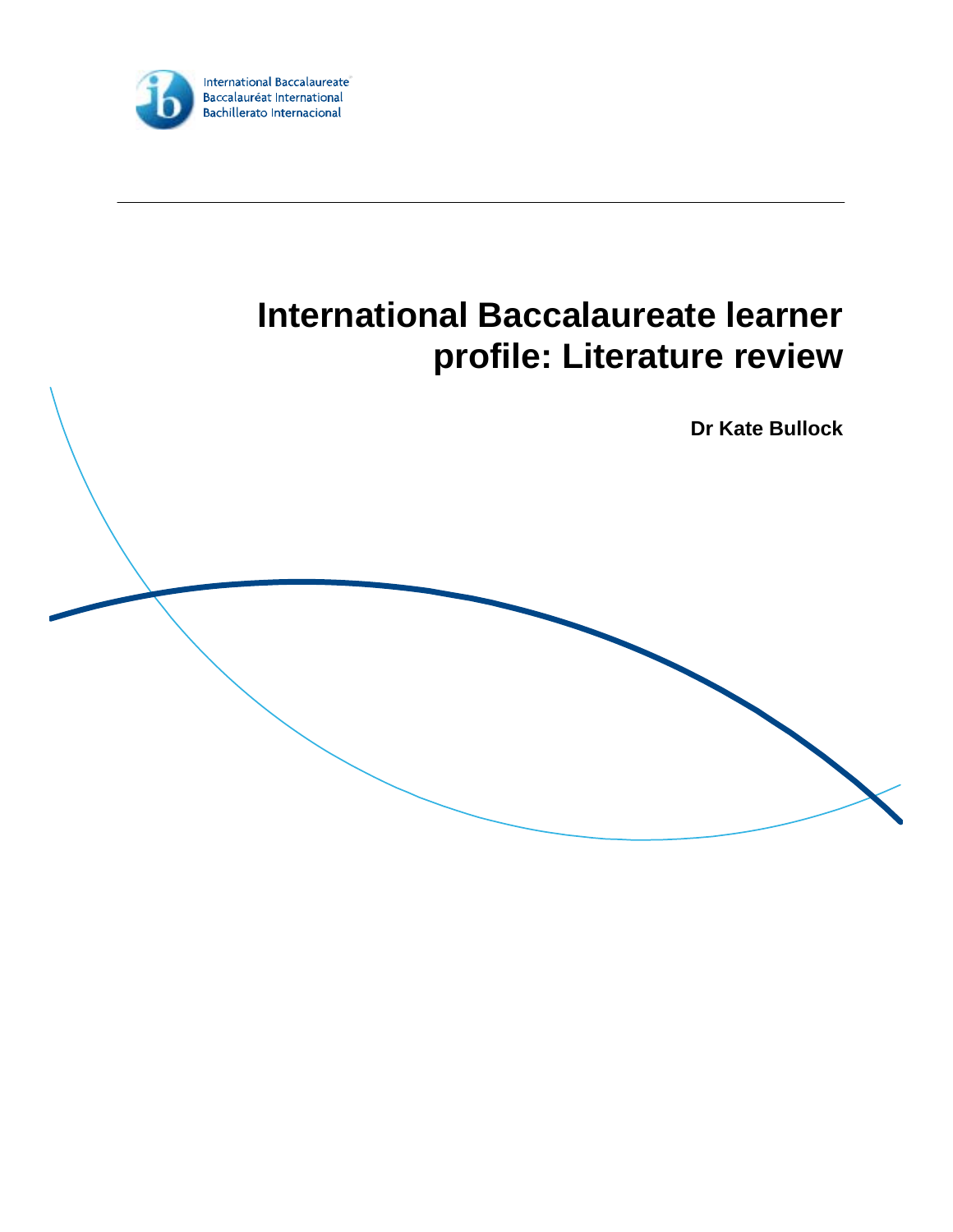International Baccalaureate learner profile: Literature review

This literature review has been commissioned by the Academic Division of the International Baccalaureate (IB).

# Purpose of the review

Learning is a highly complex activity and each learner is unique. The concept of "learning" means different things to different people. The IB perceives education as holistic (Hare 2010). Education is the development of the whole person and learning is a lifelong process. The IB curriculum and ethos emphasize intellectual, personal, emotional and social growth through all domains of knowledge. The IB learner profile sets out the attributes that young people should develop through their experiences of IB World Schools and programmes. The IB learner profile is a public statement of desired student outcomes arising from common values and vision about the nature and purpose of education. These attributes or targets have been identified by key stakeholders and educators. They are descriptors that mould policy and practice and provide a shared ethos for disparate institutions.

The IB learner profile has met with almost universal acceptance among educators in IB World Schools. It is clearly a "good thing" and few would deny its value in nurturing the aims of the IB. For successful realization, however, it is important that the derivation of each attribute of the learner profile can be traced to sound theoretical principles related to the processes of learning.

A theory is an explanation of a set of observations or happenings in terms of a system of interrelated concepts or ideas (Poulson and Wallace 2004). Theories of learning help us to manage ideas about the activities and interactions that are employed when people learn. Such a structure is called a "conceptual framework". Theories also provide us with a shared language to capture and explore that framework.

The aim of this literature review is, first, to identify and analyse learning theories that underpin contemporary thinking on the characteristics and processes of young people's learning. Second, it is to determine how these theories inform the 10 attributes set out in the IB learner profile. Third, the review aims to examine the evidence for a relationship between the 10 attributes and stages of development of psychosocial and learning skills. Finally, it explores the nature of transdisciplinary, interdisciplinary and disciplinary approaches to learning and considers how the key characteristics of these practices are reflected in the IB learner profile.

# Strategy for the review

There is a wide literature on learning theory. Theories and models of learning are well documented and are familiar to teachers at all levels and phases of education. This review required a comprehensive and systematic search of relevant literature. Relevant fields were identified as: 1) constructivist and social constructivist perspectives on education and learning; 2) relevant and contemporary theories in relation to learning; and 3) cognition and meta-cognition development in young adults. The social and constructivist model of learning is contemporary and widely accepted. It matches the IB perception of education as the development of the whole person and learning as a lifelong process. The social constructivist model also implies that individual child development results from both cognitive and meta-cognitive activities. These principles have been used to guide and focus the review.

Within the three fields, further emphasis has been determined by the IB learner profile attribute statements. While each of the 10 attributes is distinct and worthy, their broader definitions indicate some overlap between them. This has been acknowledged in the recent writings of Walker (2010) and Marshman (2010). Here the attributes have been grouped into four related themes that address the IB emphasis on intellectual, personal, emotional and social growth through all domains of knowledge, and also mirror key paradigms of learning. While any division may underplay the overlapping aspects of the themes, this grouping provides a useful organizational strategy for a literature review. Theories of learning have, therefore, been examined from four distinct stances to inform the theoretical principles of the 10 attributes set out in the IB learner profile (provided in the appendix). The themes are as follows.

• The cognitive or intellectual theme comprises "knowledgeable", "thinkers" and "reflective". This theme addresses the cognitive processes of acquiring in-depth knowledge and understanding. It considers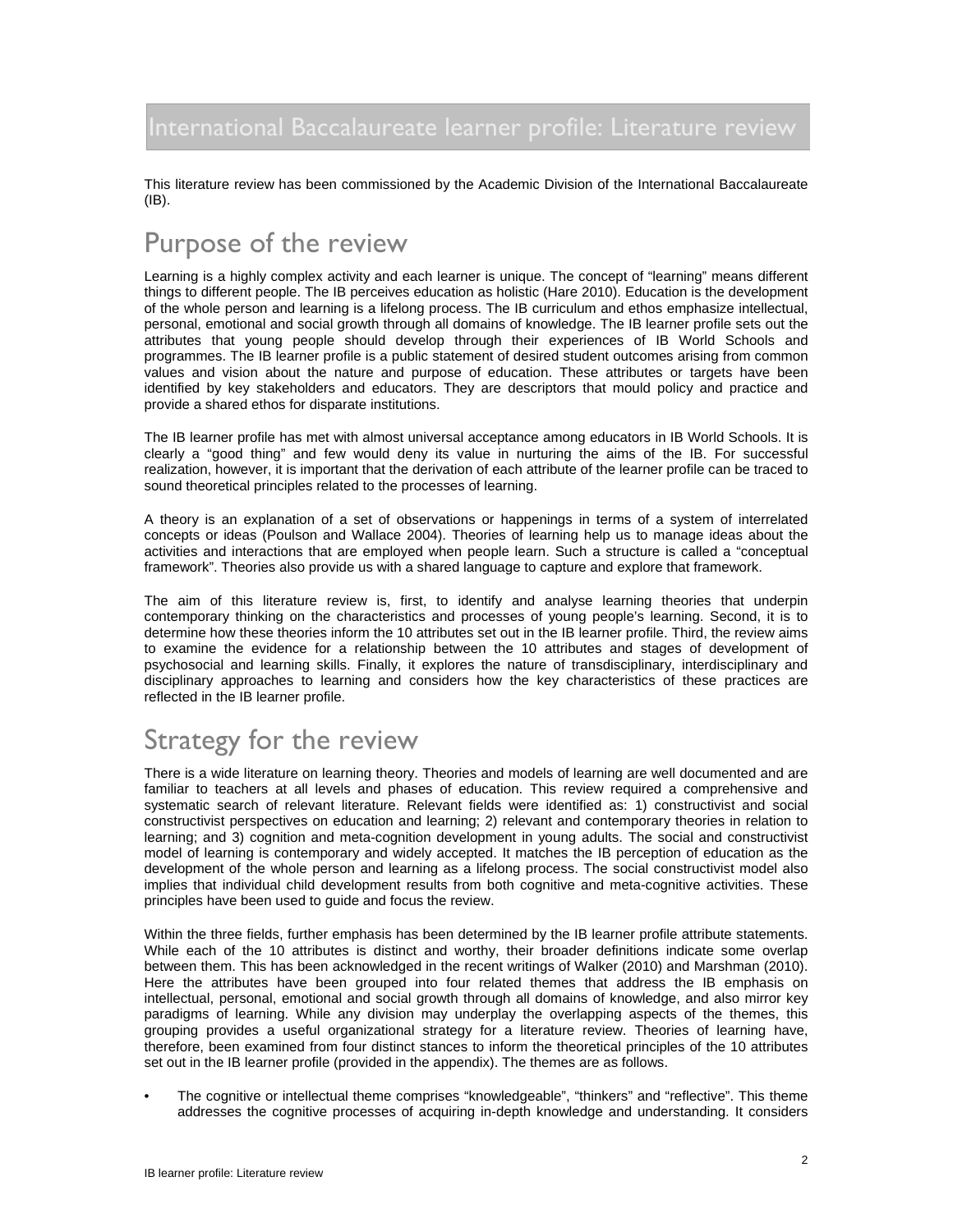the interactions that encourage the development of concepts and mental models. The theme explores issues of critical thinking and of autonomous learning.

- The conative or personal theme comprises "inquirers" and "principled". This theme looks at personal intention and self-efficacy. It explores the meta-cognitive notions of responsibility for, and awareness of, one's own learning.
- The affective or emotional theme comprises "caring", "risk-takers" and "balanced". Personal qualities and emotional skills are crucial for academic and personal capability. Theories of social development and self-concept are examined to inform social responsibility, well-being and self-belief.
- The culture or social theme comprises "communicators" and "open-minded". Many recent approaches to learning emphasize the contribution of the community where learning takes place, the importance of collaboration with others and the ability to consider and evaluate different perspectives.

The strategy for this review has been, first, to identify and summarize appropriate texts (see References). Further information has been sought through electronic databases. These have included:

- Books: University of Bath Library—online public access catalogue (OPAC)
- Articles: Electronic Library Information Manager (ELIN); International Education Research Database (IERD)
- Theses and dissertations: EThOS British Library's Electronic Thesis Service
- Google Scholar.

Second, the review has refined the search terms with key words particular to each attribute statement in the IB learner profile. These have been used to interrogate the literature in relation to the four stances of learning set out above. Search terms include: active learning; dialogical process; scaffolding; learner identity; learning communities; learning styles; reflection on learning. As the literature on learning theory is considerable, references have necessarily been limited to the identified paradigms and relevant settings of learning. Inclusion of readings is determined by the focus of the article, the standing of the author, and the quality of the critical argument that is presented.

Third, an overall analysis has examined the findings for evidence of links between the stated outcomes and effective learning at different stages and across disciplinary approaches.

# The cognitive aspect of learning

This section addresses the cognitive aspect of learning that is, perhaps, the most generally recognized and widely researched. The cognitive paradigm explores the psychological changes that occur as individuals attain and understand new materials and ideas.

In 1979, Säljö carried out a small study showing that people understand learning as either a product (learning **that**) or a process (learning **how**). The conceptions of learning described by Säljö were not dissimilar to Bloom's (1956) well-known taxonomy. Both Bloom and Gagné (1975) constructed taxonomies of knowledge and learning behaviours. The taxonomies were predicated on a behaviourist conception of learning that derived from earlier explanations of development as operant conditioning where new responses were learned from repeated stimuli and reinforced by antecedents and consequences (Skinner 1953). Drawing on behaviourist theory, Bloom and Gagné saw knowledge as atomistic chunks that could be built up incrementally. The learning process, they argued, could be conceptualized as a series of small progressive steps leading up to a defined final performance.

Bloom created his taxonomy as a framework for assessment and evaluation, but also as a practical tool for developing higher mental processes and the sequencing of instruction (Eisner 2000). However, as Eisner (2000) pointed out, the distinctiveness of a taxonomy lies in its hierarchical classification. Each level of intellectual activity is dependent on the one(s) below and is a prerequisite for the one(s) above. In order to function at the highest level of Bloom's cognitive taxonomy—evaluation—a learner would need to have necessary knowledge, be able to understand and apply it and be capable of analysis and synthesis in using it.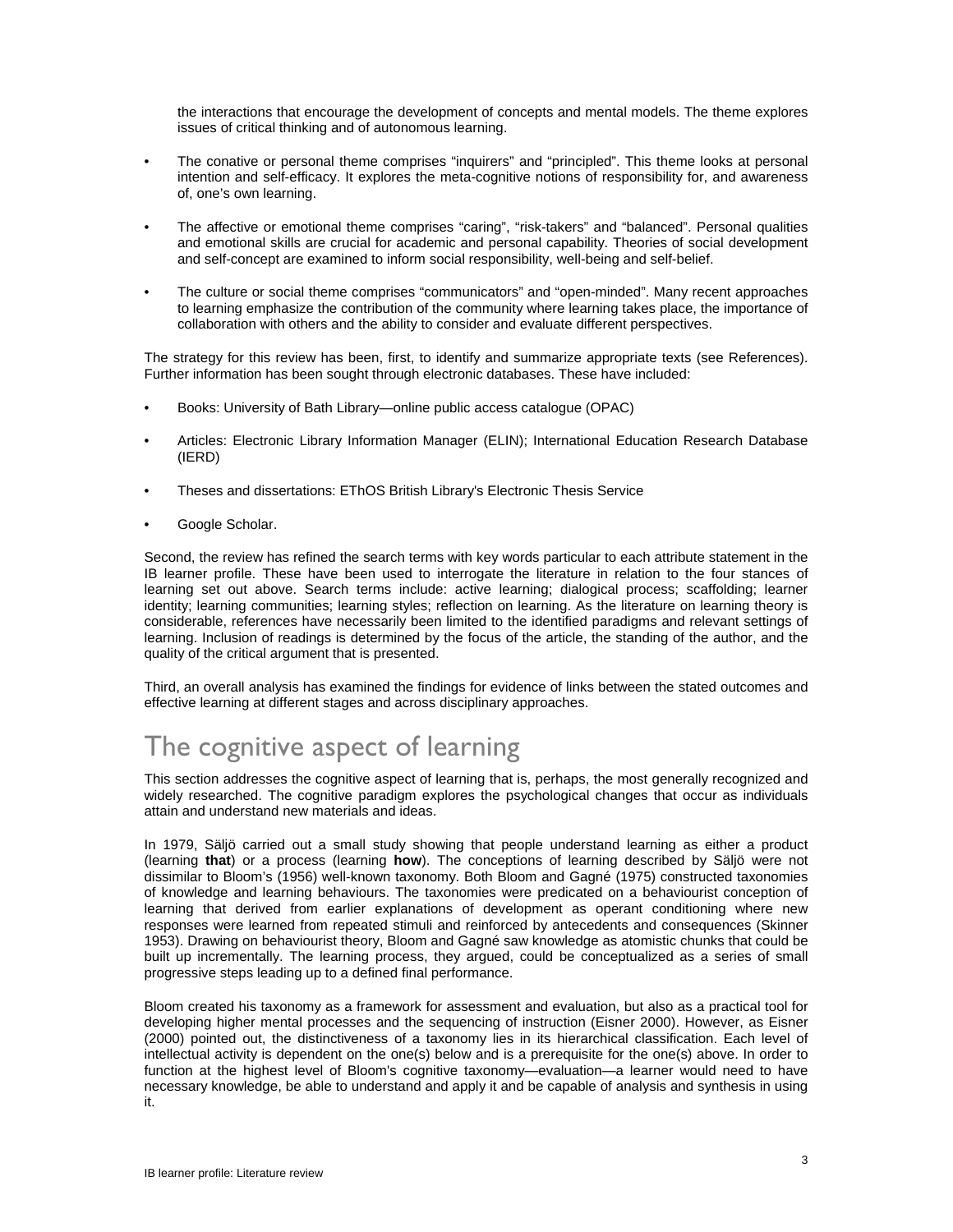The idea of specific behavioural statements of objectives for teaching and learning is appealing to those with a developmental conviction. A confounding argument here is that the educational process is not always linear and as observed by Marton and Säljö (1984), not the same for all students. Buxkemper and Hartfiel (2003) point out that in mathematics, analysis and synthesis are frequently carried out simultaneously and, together with evaluation, are often needed for application. Further, Morgan and Saxton (1991: 9) observe that "a structure that dictates process inhibits the natural action of enquiry".

The accepted behaviourist view of learning was challenged by a number of theorists during the 1970s. A more holistic or constructivist model of learning has roots in Dewey's classic works at the beginning of the 20th century (reprinted 2008). His ideas of student-centred learning and experiential education influenced many later writers. For example, Bandura's (1997) social cognitive theory noted the impact of vicarious learning, and his later work considered the influences and self-concepts that determine the extent of learning modelled behaviour.

Piaget (1971) described cognitive development as a symbiosis between a child's physical and mental interaction with the world and the biological maturation of his or her nervous system. For example, in infants there are some population differences in the development of motor skills, with girls showing earlier gains in small muscle usage, which may explain the earlier articulation of sounds with lips and tongue. Piaget identified four stages of child development (set out in the Meta-analysis) and argued that all children progress through them in the same way. He saw learning as the twin cognitive functions of assimilating new information and accommodating this within pre-existing structures of knowledge. Ausubel and Robinson (1969) amended the Piaget model with their argument that the most important factor influencing meaningful learning was not the child's stage of development, but the quality, clarity and organization of his or her present knowledge. New knowledge that cannot be adapted into the framework of the individual cognitive structure, they contended, is "rote" and, as the human mind is not designed to store arbitrary information without clear connections, is thus less effective and retainable.

The belief in learning as a constructivist and active process is supported by the work of Bruner (1996). He also defined learning as the formation of concepts and the organization of these concepts into personal mental models that build on prior knowledge. Bruner argued that concepts are neither independent nor discrete, but dynamic changing ideas. He believed that learning should be "participatory, proactive, communal, collaborative and given over to the construction, rather than the reception, of meanings" (1996: 84). As a constructivist, Bruner (1996) advocated a spiral curriculum with concepts being revisited at different levels. This argument supports Vygotsky's (1978) conceptualization of development. Vygotsky suggested that learning occurs when interactions with others are gradually internalized to become our own processes. He used the term "internal or private speech" to represent our own mental processes. This conceptualization is extended by recent writers who see the process of acquiring scientific knowledge as an accumulation of conceptual insights interspersed with periods of stasis (Kinchin 2010). Working with familiar scientific concepts in a new context is likely to provide learners with a different conceptual lens, resulting in a deeper understanding.

Young people often equate memory with being a good learner, and theories about learning as remembering are compatible with the constructivist approach. Atkinson and Shiffrin's (1968) Information Processing (IP) model is a familiar representation of how memory may work. Put simply, the human mind takes information, organizes or adapts it in some way, stores the information and retrieves it when necessary. There are three main stages in the formation and retrieval of memory.

- 1. Encoding or registration (receiving, processing and combining received information)
- 2. Storage (creation of a permanent record of the encoded information)
- 3. Retrieval, recall or recollection (calling back the stored information in response to some cue for use in a process or activity)

The multi-store model of memory explains memory processes more fully. It explains why only a small number of experiences are remembered (Baddeley and Hitch 1974). The model, illustrated in Figure 1, requires complex interactions between sensory memory, short-term or working memory and long-term memory. Information in the working memory must be kept activated by rehearsal or transferred to the longterm memory by being connected to information already there.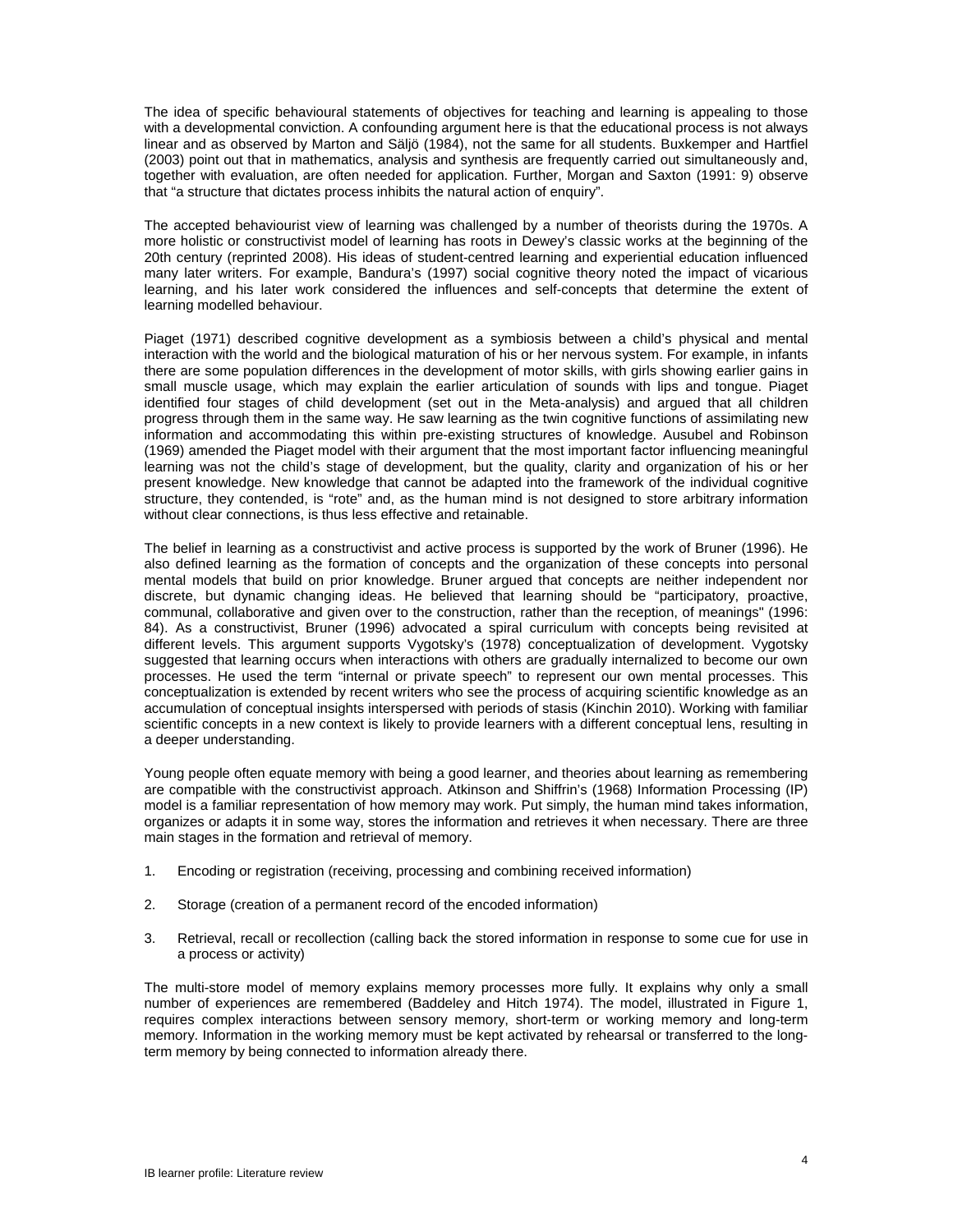**Figure 1** 

**The multi-store model of memory** 



The ability to remember can be practised and enhanced. Rehearsal and organization are common strategies for memorization (Wood 1998). More recently, the view that learning requires both acquisition of skills or knowledge and internalization of these into individual learner identities has been developed by writers such as Kolb (1984), Riding and Raynor (1998) and Sfaard (1998). These researchers have viewed the two essential steps of learning—acquisition and internalization—as distinct continuums of practice, with a learner's preferred approach to learning distributed between two diametrical ways of gaining and using information or skills. Kolb's model of experiential learning (1984) is one of the most documented and adapted. Kolb suggested that effective learning results from a cycle of experience, reflection, conceptualization, and testing those concepts in new situations. He placed experience and conceptualization at the polar extremes of the acquisition stage of learning. He argued that we gather knowledge either by living the experience or by being told about it. Internalization of knowledge is achieved either through reflection or active testing. Kolb believed that few people have equal skill in all four areas and, hence, individuals develop an orientation towards one of the poles in each dimension. He called this their "preferred learning styles". The Kolb model is set out in Figure 2.

#### **Figure 2**

**Kolb's learning cycle** 



Riding and Rayner (1998), on the other hand, identify the dimensions as holist–analytic and verbal–imagery styles. By this they mean that when presented with a piece of information, some learners have a preference for grasping it as a whole concept, while others favour an atomistic, step-by-step approach. At the stage of internalization, some will use words to accommodate the new knowledge into their existing understanding while others prefer images or pictures.

On the one hand, there have been efforts to categorize learners into preferred learning types, and to link these particular styles of learning (such as that which balances experiencing and conceptualizing) with the quality of learning outcomes in different contexts (see Heffler 2001, Mainemelis et al 2002). On the other hand, many educators question the trustworthiness of learning style categorizations (Swailes and Senior 1999, Garner 2000, Duffy and Duffy 2002, Henson and Hwang 2002, Coffield et al 2004) and challenge the belief that learning styles should be matched by curricular or pedagogic modifications (Klein 2003). Klein points out that learning styles including cognitive style, which concerns central processes such as reasoning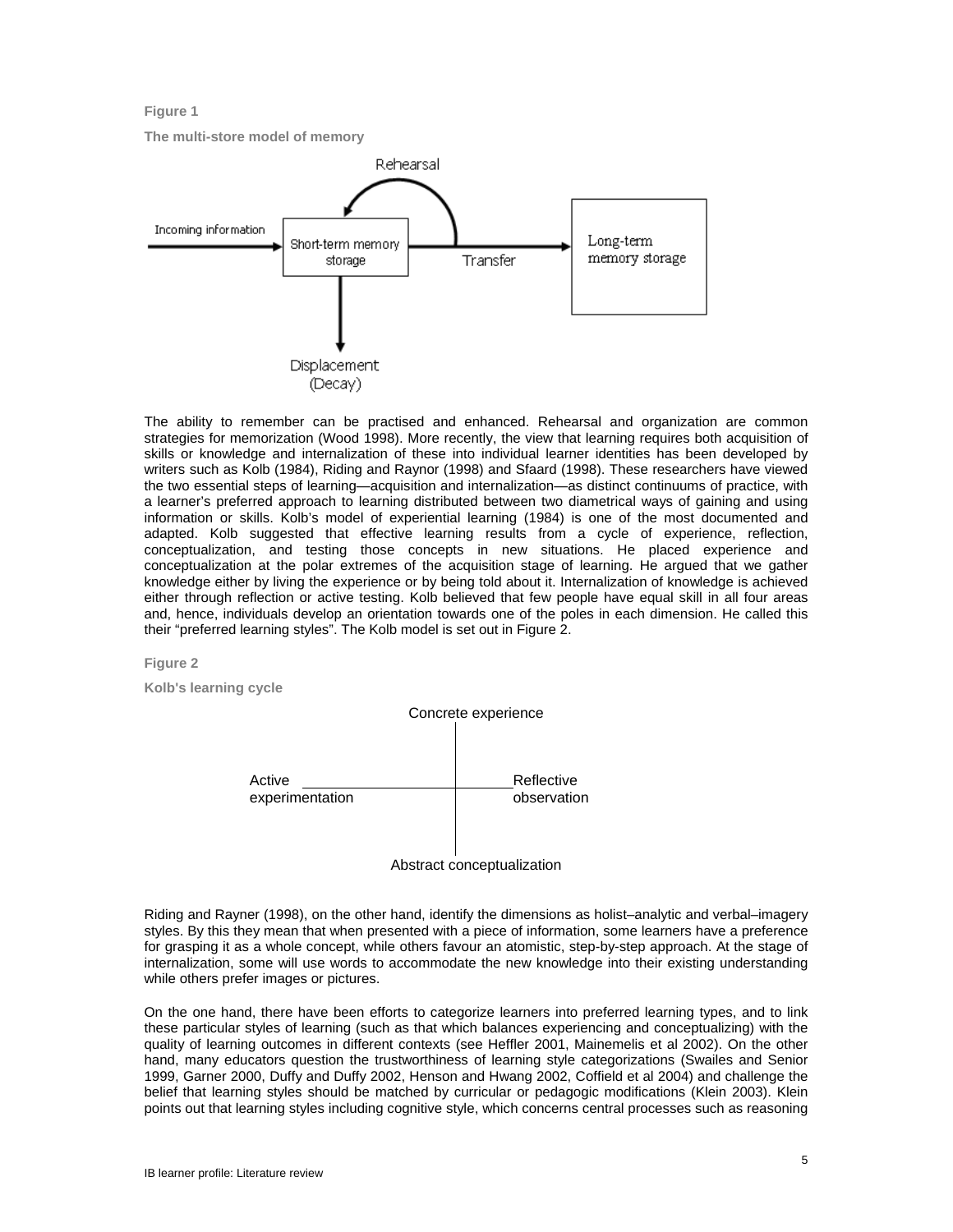and memory, are usually assessed by capturing perceptions and skills and comparing these to a group norm. Most students indicate mixed and inconsistent preferences and he argues that different learning activities require different proportions of a range of skills. Swailes and Senior (1999) observe that analyses of learning style profiles in academic settings reveal a dominance of the reflector/theorist traits. Their findings do not support Kolb's four categories of learning style and they observe a more generic structure of learning, indicative of a three-stage cycle of action, reflection and planning.

Indeed, Schön (1991) and Boud (1993) argue that reflection on changing ideas is the key to effective learning. In order to improve an activity, or to understand something more deeply, it is necessary to consider new experiences of it in the context of past understanding. Schön and Boud suggest that the quality of reflective thought is of greater significance to the eventual learning outcomes than the nature of the experience itself. Reflection allows new thinking to be accommodated into existing learning and beliefs and the whole to be adjusted. Schön and his colleague Argyris (Argyris and Schon 1974) called this "double loop learning" in preference to "single loop learning", which may be realized without plans, values or targets being questioned. Reflection is an ongoing process. Priorities and options change and learners need to continually reflect on and highlight what is important to them.

### **Summary of the cognitive aspect of learning**

Learning is generally understood as either a product (learning **that**) or a process (learning **how**). This conception builds on behaviourist models of learning as an outcome from repeated sensory stimulations. It has been suggested (Bloom 1956; Gagné 1975; Säljö 1979) that learning is both incremental and hierarchical with learning **how** a more complex undertaking than learning **that**. However, many writers (Marton and Säljö 1984; Bullock and Wikeley 2004) have also noted that the educational process is rarely linear and not the same for all students.

Piaget (1971) described learning as the complementary processes of recognizing new information and either assimilating it within pre-existing structures of knowledge or accommodating the pre-existing schemes to fit the new facts. He believed that the ability to learn was related to biological development. He indentified four stages of child development (see Meta-analysis) that all children progress through in the same way. This argument has been modified by, among others, Bruner (1996) who defined learning as a constructivist and active process. Learners must build on and adapt their own prior knowledge to generate new concepts. Bruner's argument has resonance with Atkinson and Shiffrin's (1968) information processing model of memory that indicates the human mind takes information, organizes or adapts it in some way, stores the information and then retrieves it when necessary.

The view that learning requires both acquisition of skills or knowledge and internalization of these into individual learner identities has been further developed by researchers who have seen the two inseparable steps of learning as diametric continuums of practice. Kolb's (1984) model of experiential learning is familiar to many. Kolb (1984) suggested that a learner's preferred approach to learning is distributed between two ways of gaining and using information or skills. This theory has given rise to efforts to categorize learners into preferred learning types, and to link these particular styles of learning with the quality of learning outcomes in different contexts. However, the trustworthiness of learning style categorizations has been questioned. Studies have shown that most students indicate mixed and inconsistent preferences, and that different learning activities require different proportions of a range of skills. A more acceptable model may be the three-stage cycle of action, reflection and planning. Schön (1991) and Boud (1993) argue that reflection on changing ideas is the key to effective learning.

### **Links to IB learner profile**

- **Knowledgeable** They explore concepts, ideas and issues that have local and global significance. In so doing, they acquire in-depth knowledge and develop understanding across a broad and balanced range of disciplines.
- **Thinkers** They exercise initiative in applying thinking skills critically and creatively to recognize and approach complex problems, and make reasoned, ethical decisions.
- **Reflective** They give thoughtful consideration to their own learning and experience. They are able to assess and understand their strengths and limitations in order to support their learning and personal development.

The cognitive literature emphasizes the dynamic and developmental nature of learning. The active tense in the three attribute statements above is appropriate. Learners must explore the focus and purpose of a task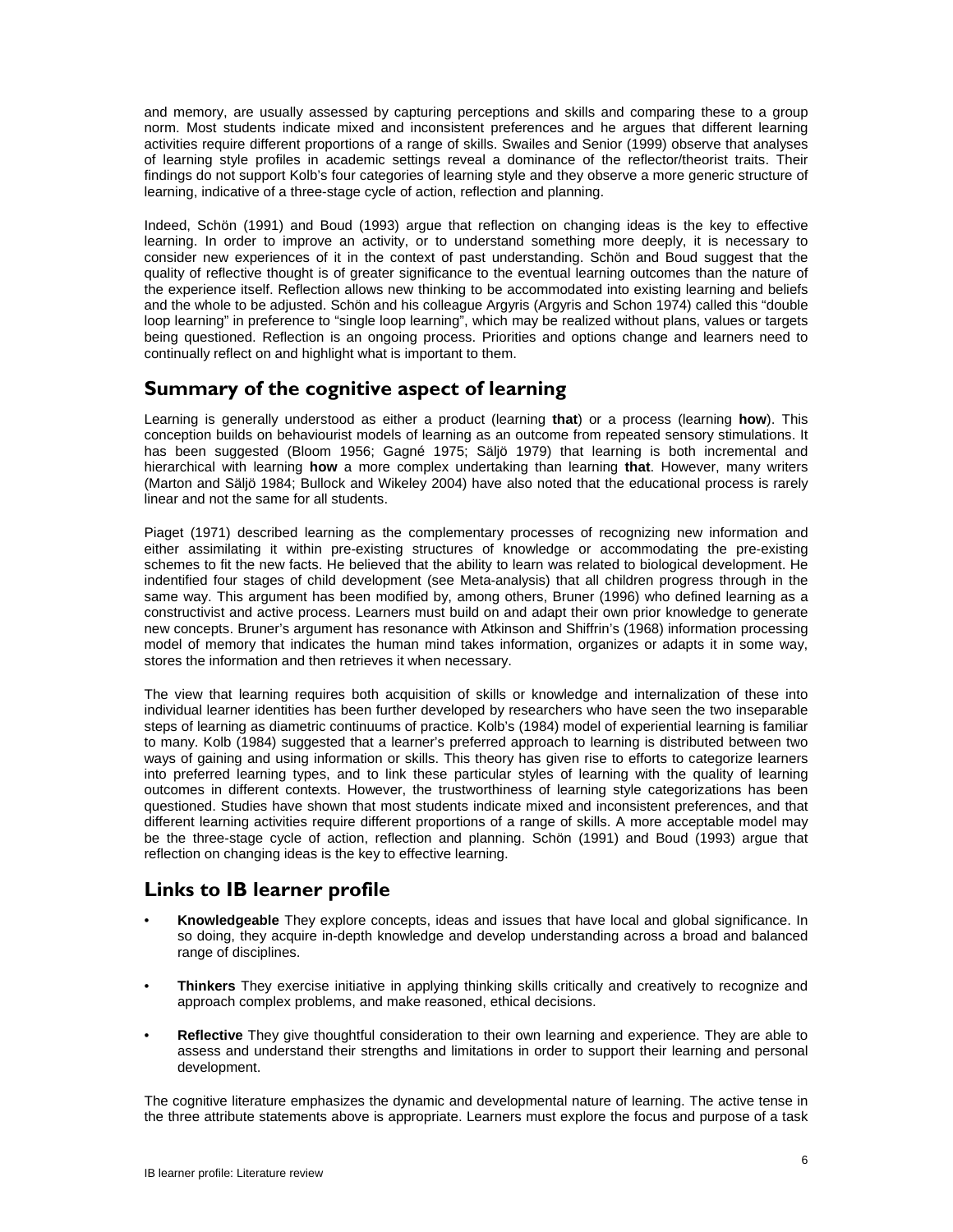and apply initiative. Learning is not a passive reception of facts; it occurs when experiences are embraced and internalized through thinking and reflection to extend knowledge, ideas and skills. To learn, an individual must first absorb a new piece of evidence, and second actively explore and (re)construct that experience on the basis of his or her existing understanding. Actively thinking about (or exploring) new experiences, or old concepts in a different context, modifies and develops existing skills, knowledge and understanding. This process enables learners to make sense of unfamiliar ideas, concepts and experiences and, hence, to extend and retain in-depth knowledge. Knowledge of facts and manipulating them to acquire and create better understanding leads to confident and rational decision-making.

The ability to learn is dependent on a range of information-gathering and processing skills such as collecting and organizing data and identifying and reforming concepts. Young people need to be aware that these skills are personal—and can be learned. Learning is not merely an innate talent; it demands initiative and active engagement, but the process is not the same for everyone. Learners need to identify their own most effective strategies for thinking and reasoning with issues. Once the skill is recognized as a mechanism for learning, it can be refined and practised (Cooper and McIntyre 1996). The process of reflecting on personal strengths and limitations and assessing whether or not (and how and why) goals have been achieved is crucial in producing effective learners.

# The conative aspect of learning

This section explores the impact of conation on learning. An understanding of the processes of acquiring information does not necessarily explain the influences that affect some young people and not others. As all teachers know, effective learning is more than practice and process. It is an intentional pursuit that requires commitment and resilience. Conation is the aspect of learning that is concerned with the ways in which knowledge and feeling are converted into proactive behaviour through intention and personal efficacy.

Conation is the drive that determines the nature and extent of involvement in a task. Drive is a form of motivation. Maslow (1970) and Rogers and Freiberg (1994) describe learning as a deliberate undertaking with the goal of fulfilling personal potential. Maslow arranged life motivating factors in a hierarchy of needs to be satisfied, with basic physiological needs such as food and water first, followed by safety factors such as security and warmth, as these are the fundamental necessities that must be fulfilled before the higher levels can be accessed. The need for esteem and respect in terms of status, achievement and competence within a group is in the upper hierarchy, with only self-actualization or the realization of one's potential above them. Motivation to learn is linked to the higher self-fulfillment needs.

In their theory of self-determination, Ryan and Deci (2000) considered that human beings are naturally curious and self-motivated. They argued that engagement with an issue is fashioned not only by personal preferences, but also by the social conditions in which people find themselves. Motivation, they believed, is not a single construct but a highly complex and multi-faceted thrust or drive. They believed that people strive to fulfill three basic psychological requirements—competence, autonomy and relatedness. Among other things, these thrusts influence the propensity to learn.

The needs that vitalize children result from the early family experiences that shape their developing views of themselves (Cornu and Collins 2004). It has been shown that very young children have definite beliefs about how good they are in different domains (St Clair and Benjamin 2011). As institutions, schools also play a large part in moulding children's views of themselves. From the start of their school lives, children encounter a particular set of expectations related to behaviour, success and failure. How abilities are valued and situations played out has a deep-seated effect on a child's self-image. To be confident and enthusiastic learners, children need to see themselves as capable, as having the right to make choices, and as part of a satisfactory social group. For older students, relatedness or acceptance within the peer group is likely to be a powerful motivating factor. This view is supported by Abbott (1994: 46) who observed that "people are automatically motivated to learn whatever they need to learn in order to become a member of the community to which they want to belong"*.* Abbott's observation includes the motivation that is stimulated by high stakes examinations.

Students must acquire the confidence, skills and values to make rational and well-informed decisions about the paths they select. As they mature in an increasingly complex and interconnected world, young people are required to make many social and life choices. St Clair and Benjamin (2011) suggest that aspirations are a resolution between the desired and the possible. The goals young people see as possible are influenced by their perceptions of themselves and the world. The action of setting goals encourages individuals to behave decisively in order to achieve them. In school, learners hold different orientations to achieving their goals. Researchers (Schunk and Zimmerman 2008) have identified two main patterns of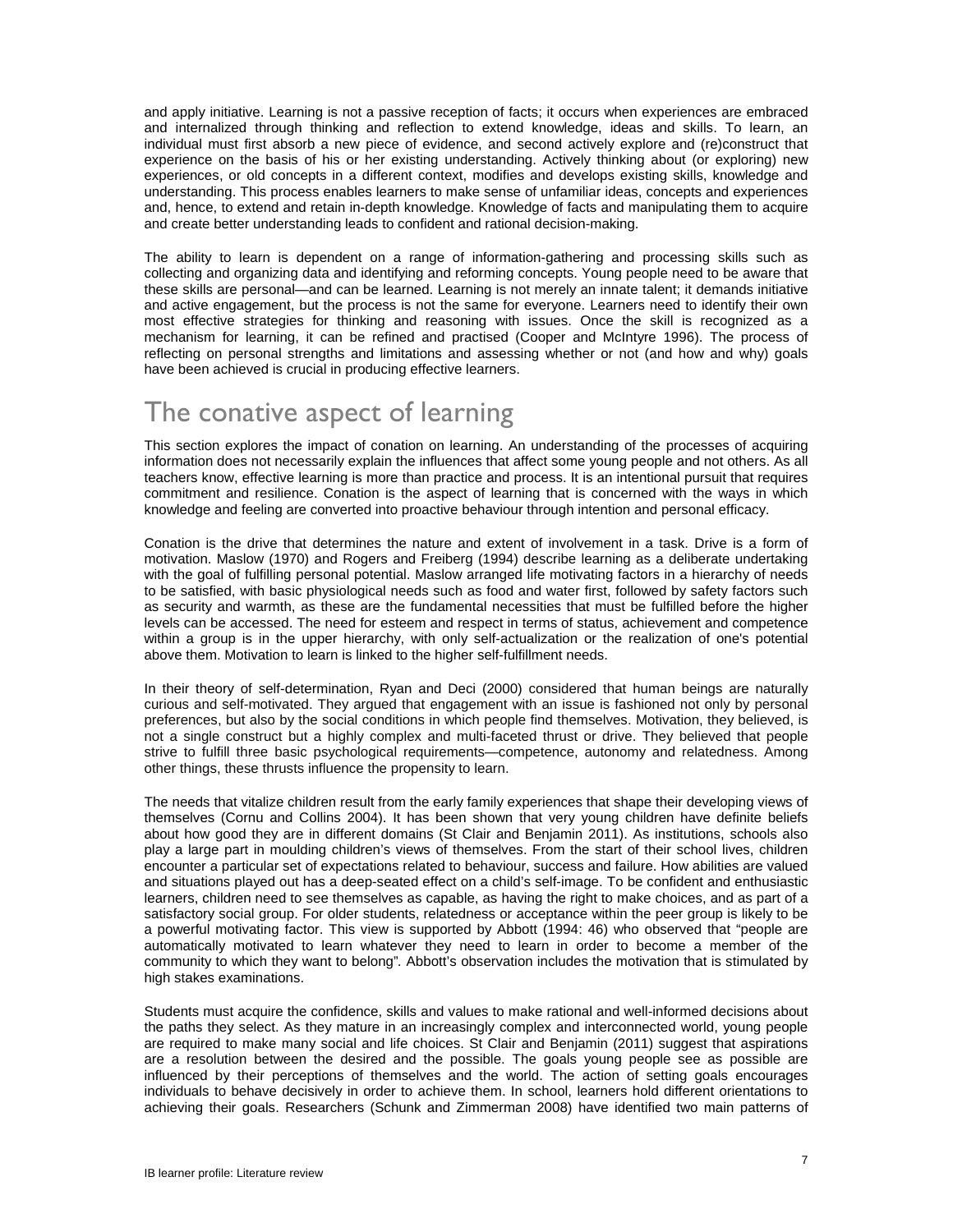belief about goal-setting. In a mastery orientation, learners believe that effort will lead to success. Such learners have a desire to improve for the enjoyment of the activity—intrinsic motivation. Performance goals are formed from the wish to be seen as superior, or better than others—extrinsic motivation. These two drivers have been further divided into approach and avoidance orientations. The resulting 2x2 achievement goal framework, shown in Figure 3, distinguishes between mastery-approach and mastery-avoidance, and performance-approach and performance-avoidance goals. Those with an avoidance orientation strive in order to avoid failing or losing.

**Figure 3** 

**Achievement goal framework** 

| Goal orientation     | Approach                                    | Avoidance                                      |
|----------------------|---------------------------------------------|------------------------------------------------|
| Mastery              | Want to know; interest in<br>topic; persist | Fear of being wrong; avoid<br>misunderstanding |
| Performance<br>(ego) | Want to be better than others               | Avoid losing; may not take part                |

Atkinson (1964) recognized that effective learners attach more value to goals where there is a reasonable chance of success than to those that are overly easy or too difficult and beyond reach. However, those who seek to avoid failure may be attracted to tasks that are easy to achieve or so difficult that success is not expected. Learners who attribute lack of success to lack of ability may exhibit characteristics of learned helplessness; particularly so if they also believe that ability is fixed and beyond their personal control (Dweck 2000).

The usefulness of goals lies in determining the discrepancy between where you are now and where you want to be. Holding a true picture of this discrepancy is fundamental to the processes of learning. Feedback from other people allows the picture to become clearer and more reliable. While Piaget (1971) believed the child was the manipulator of his or her own learning, with the teacher purely acting as a provider of experiences and a guide to the reasoning process, others (Heylings and Tariq 2001) observed that the provision of feedback on performance is essential to extend and consolidate learning. Piaget saw the learner's drive to transform new material into an appropriate form to augment or change pre-existing schemes of knowledge as the crucial step in learning. Lunzer's (1989) early criticism of Piaget rested on the accelerating impact of mediation and feedback from a more informed individual on both learning and motivation.

The influence of a mentor or instructor on a learner was emphasized by Vygotsky (1978). Vygotsky's model defined an optimum learning environment as an interaction between a learner and a "more capable other". The "more capable other" structures and guides appropriate knowledge and development paths for the learner(s). Vygotsky's theory stressed the links between language as a cultural tool in social interactions (intermental activities) and language as a physiological tool for organizing our own thoughts and actions (intramental activities). He suggested that involvement in joint happenings leads to new understandings that we then internalize as personal knowledge and capabilities (Mercer 2002). In this way the existing knowledge and capabilities of learners are enhanced and extended so that in time learners become able to perform at a level at which they would not have been able to function without interaction with another individual or group. Vygotsky called this extending the "Zone of Proximal Development (ZPD)".

In Bruner's view (1996), autonomous learning only results from the effort (or activity) of discovering and adapting concepts. It is practice and confidence in working with heuristics by constantly moving from concrete actions to abstract ideas that enables students, of any age, to develop inquiring minds. Bruner (1996) used the term "scaffolding" to describe the structured guidance that more informed individuals give to learners to encourage them to develop new skills, attitudes or understanding. Bruner identified the importance of the point of "handover" from the teacher to the child. The concept of "handover", however, also highlights the complexity of the concepts of "independence" or "autonomy". The essential activity of working alone is only a small part in a sequence of activities where the responsibility for the learning process moves back and forth between teacher and student. Tharp and Gallimore (1998) show how this sequence can be seen as part of a cycle where handover takes the child from dependency on the teacher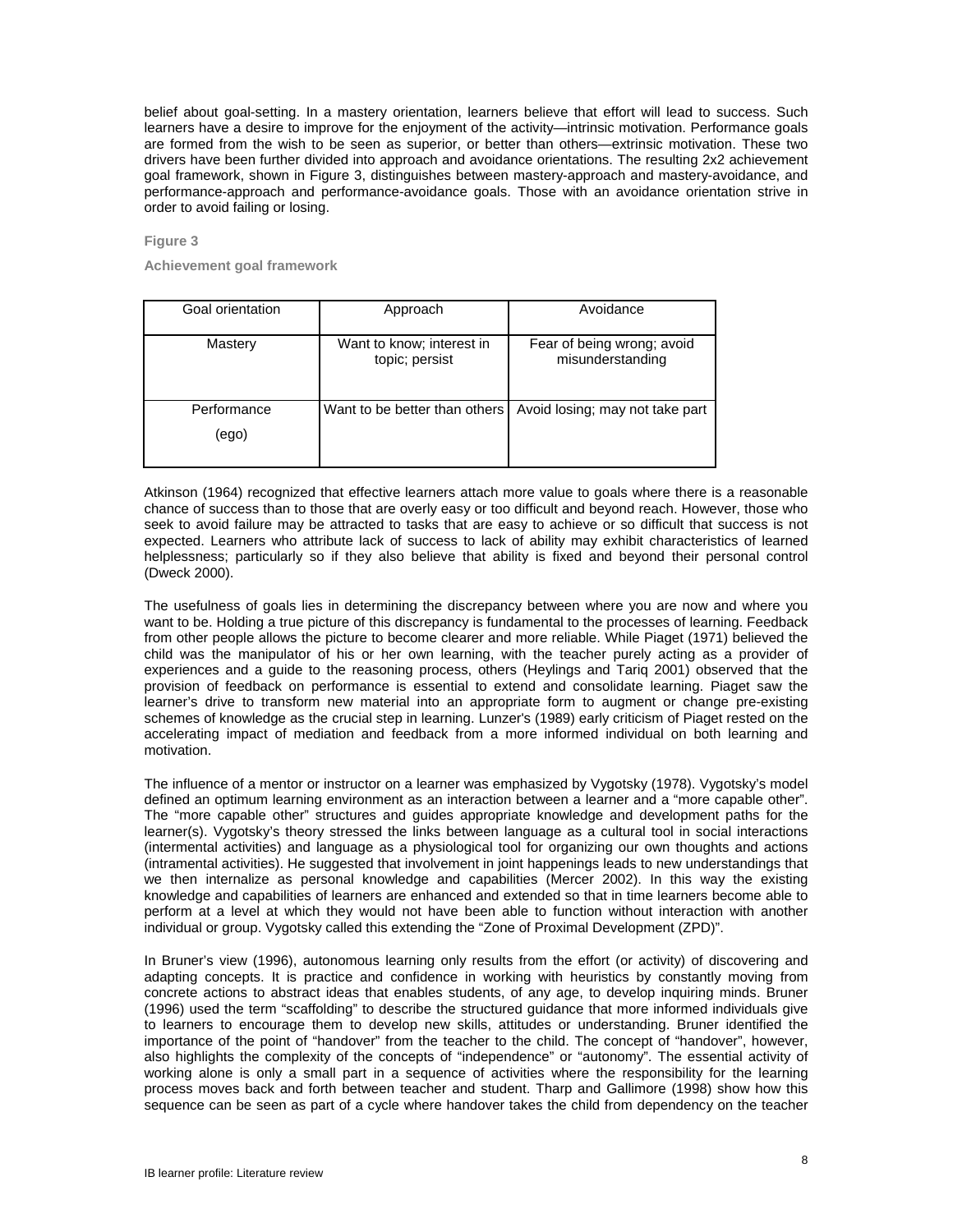to a stage of self-monitoring within the ZPD. Improvement derives from reasoned judgments of previous performance. Feedback on these will instigate reflection and explanations and allow more demanding goals to be developed.

Yet to be effective, feedback needs to be both accurate and acceptable. The student must be able to assimilate the new knowledge into their current self-portrait and, if necessary, adjust the picture. Studies (Bullock and Wikeley 2004) have shown that learners flourish when feedback is specific, acknowledging strengths and weaknesses but in such a way as to suggest strategies for addressing problems. Feedback must also be timely and challenging, and knowing how to make it so will depend on the educational relationship between the teacher and learner. The discussions that accompany feedback need to be used to engage the learner in the process of making explicit the connections between their own instinctive, intuitive ways of learning and the more formal, outcome-focused learning of the classroom. Feedback also helps personal reflection that, in turn, enables students to make better judgments about the effectiveness of their learning strategies. It helps students to understand the practicalities of learning about learning and, hence, avoid learned helplessness where giving up is seen as a preferred option to unproductive efforts.

### **Summary of the conative aspect of learning**

Conation is the drive that determines the nature and extent of involvement in a task. It connects knowledge and emotion with proactive behaviour. Ryan and Deci (2000) argue that motivation to learn is not a single construct but a highly complex and multi-faceted thrust. They identify competence, autonomy and relatedness as three basic psychological requirements that influence learning. Similarly, Maslow's (1970) theory of motivation suggests that individuals are driven by the need to achieve status and perceived competence within a group. Thus, conation is linked to goals of fulfilling personal potential and higher selffulfillment needs.

The needs that encourage or discourage children result from their early family experiences and their developing views of themselves and the world. As institutions, schools also play a major role in shaping children's perceptions of themselves. Expectations and values at school may be very different from those at home. In both settings, children encounter particular routines and standards. How these are related to behaviour, success and failure has a major impact on a child's self-image as a learner. As children get older, the influence of the peer group becomes stronger. True inquirers take pleasure in the processes of learning, and grow to understand their preferred strategies and own dispositions for it.

The drive to learn is affected by learners' perceptions of their own abilities and their orientations to achieving goals. Learners with a mastery orientation, or desire to improve for their own enjoyment, believe that effort will lead to success. Those with a performance orientation strive to be seen as better than others. Within these categories, learners can be further divided into either approach or avoidance orientations (Schunk and Zimmerman 2008). Most problems arise with an avoidance focus. Such learners may be attracted to tasks that are overly easy to achieve or so difficult that success is not expected. Worthwhile goals are those that are challenging but offer a realistic chance of success.

Goals are useful in that they can help clarify the gap between where the learner is now and where he or she would like to be. Discussing goals with someone who is more expert helps to develop a realistic understanding of the gap. Vygotsky notes that the "more capable other" structures and guides appropriate knowledge and development paths for the learner(s). This feedback process underpins learning. It encourages personal reflection and evaluation that sheds light on the practicalities of learning about learning and aids judgment on the effectiveness of learning strategies.

# **Links to IB learner profile**

- **Inquirers** They develop their natural curiosity. They acquire the skills necessary to conduct inquiry and research and show independence in learning*.* They actively enjoy learning and this love of learning will be sustained throughout their lives.
- **Principled** They act with integrity and honesty, with a strong sense of fairness, justice and respect for the dignity of the individual, groups and communities. They take responsibility for their own actions and the consequences that accompany them.

These attribute statements articulate the link between active and autonomous learners and the development of positive dispositions for personal behaviour and collaborative scholarship. The inclination to take part and, most crucially, the drive to persist explain why the same students do better in one class rather than another and why some students become effective inquirers where similar peers struggle or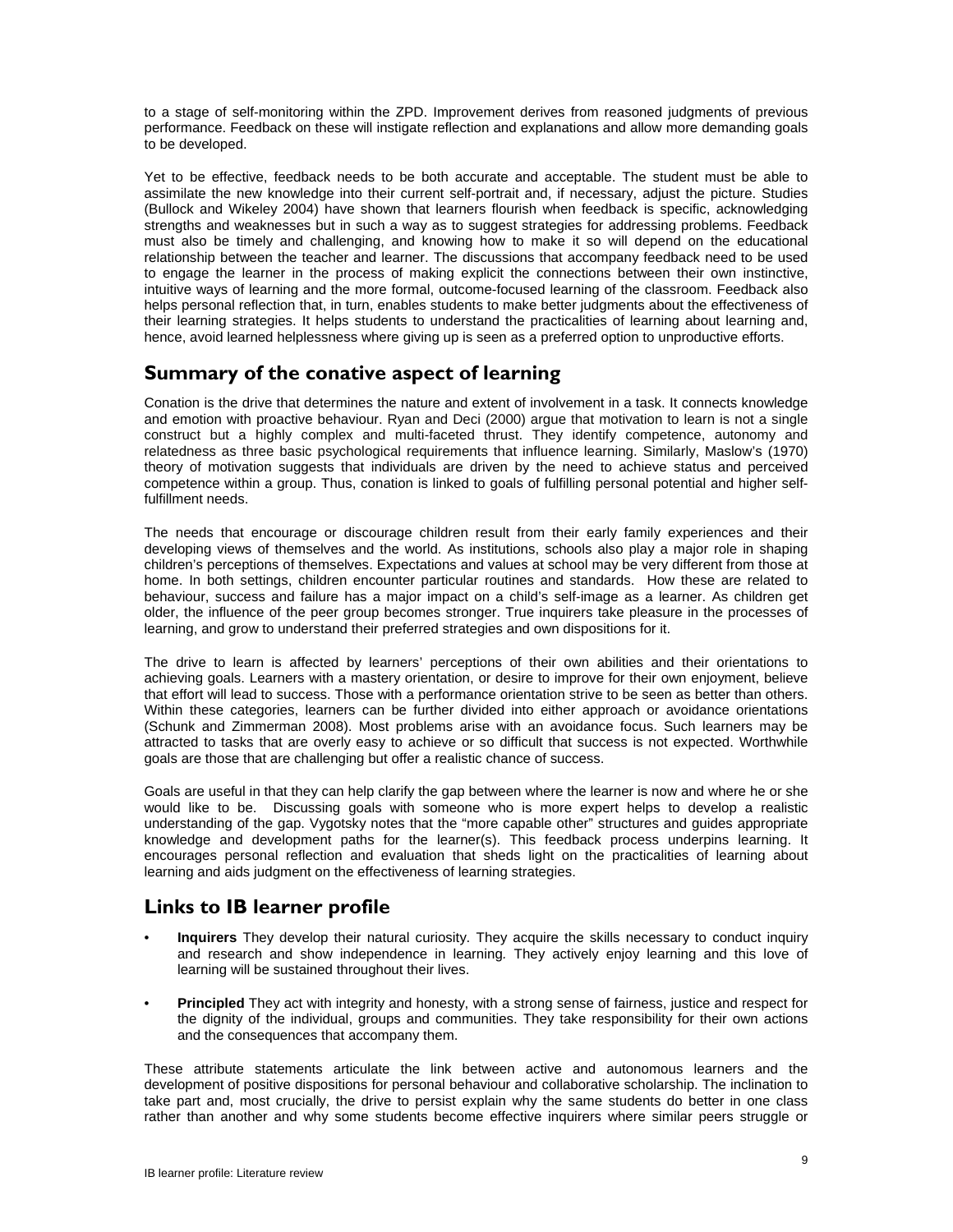detach. Evidence from the literature suggests that motivation is complex and dependent on both personality and context. Motivation is not always linked to the desire to achieve; it may be concerned with the need to avoid failure. Those with an avoidance orientation may fail to become sustainable learners and lack a repertoire of strategies to draw upon or the curiosity to persevere.

Young people need to know that dispositions can be acquired. In an increasingly complex and interconnected world, learners need to take responsibility for their own actions. That is, be principled. They must have the confidence, skills and values to make positive, well-informed choices. It is the ability to show resilience in the pursuit of goals that marks the sustainable learner.

The literature emphasizes the vital educational relationship between a learner and a more capable other. An educational relationship is focused on setting and achieving realistic goals. The ability to make a true assessment of one's own development is a key learning attribute and in achieving this, learners oscillate from dependency on the more capable other to personal responsibility and autonomous learning. Learners need to know that the inclination to learn is personally generated and socially driven. Interaction with and feedback from more capable others (and also peers) is a formative and powerful source of learning.

# The affective aspect of learning

Closely related to conation, the habits and beliefs that define our personalities are acquired through our experiences from the moment we are born. These attitudes shape predispositions to respond or behave in a particular way. This section considers the affective attitudes that influence the ways in which young people learn.

The importance of the affective domain of learning was recognized by Bloom in 1956 (Krathwohl et al 1973). Since then, interest in personal emotions and beliefs (or the "self") has been a major focus of educational research. Goleman (1997) argues that emotional intelligence is a vital attribute for learning. Goleman describes emotional intelligence as a self-perceived ability to identify, consider and manage your own emotions and those of others. Emotional intelligence means having an understanding of what motivates and pleases you, a capacity for persistence, being able to control your moods and impulses, and keeping distress from swamping the ability to think. Similarly, Salovery and Mayer (in MacGilchrist et al 1997) identified self-awareness, motivating oneself, managing and recognizing emotions and handling relationships as vital to emotional intelligence. These constructs have some overlap with the learning dispositions (resilience, resourcefulness and reflection) suggested by Claxton (2002) as the requisite dispositions for effective learning.

Attitudes, beliefs and habits are built up from a child's earliest experiences. From birth, adults respond to an infant's cries and actions, thus shaping expectations and beliefs. Erikson (1968) identified eight stages of psychosocial development that each person confronts as they grow older and mature. (These are set out in the Meta-analysis.) At each stage, specific challenges are encountered. Successful (or unsuccessful) mastery of the challenges fashions a person's identity. Erikson pointed out that the nature of learning support should be different at each stage, and this too is crucial in shaping young people's perceptions of themselves as learners and individuals. For example, between the ages of 3 and 6 years, attitudes are formed by parental reactions to the child attempting more independent activities, while the ability to learn new skills at school influences concepts of self between 6 and 12 years.

Bronfenbrenner (1979) offered a more complicated explanation of social development. He understood development less as a set of hierarchical steps and more as a function of increased interpersonal relationships. He believed everyone has inborn characteristics that are moulded by the variety of contexts that they experience. Bronfenbrenner conceptualized human development as a nested bioecological system of relationships and influences. His unique observation was that the interconnections between a learner's diverse environments are as important as individual settings in nurturing feelings and attitudes. This perspective is supported by Bowles and Gintis (1976) who point to the major influence of the school and teacher, and the tension that is created for the child in meeting institutional expectations that may be different from those accepted at home.

While the family is the first and foremost influence on a child's development, an individual's experience of school plays a crucial part in shaping his or her identity. One of the ways in which any institution does this is in the application of culturally specific criteria related to success. For older learners, these success criteria tend to be associated with good grades. In school, many of the overriding feelings and attitudes are tempered by perceptions of one's own ability. Young children tend to believe that ability is the same as effort. Older learners attribute success and failure to a range of causes (Dweck 2000), some of which have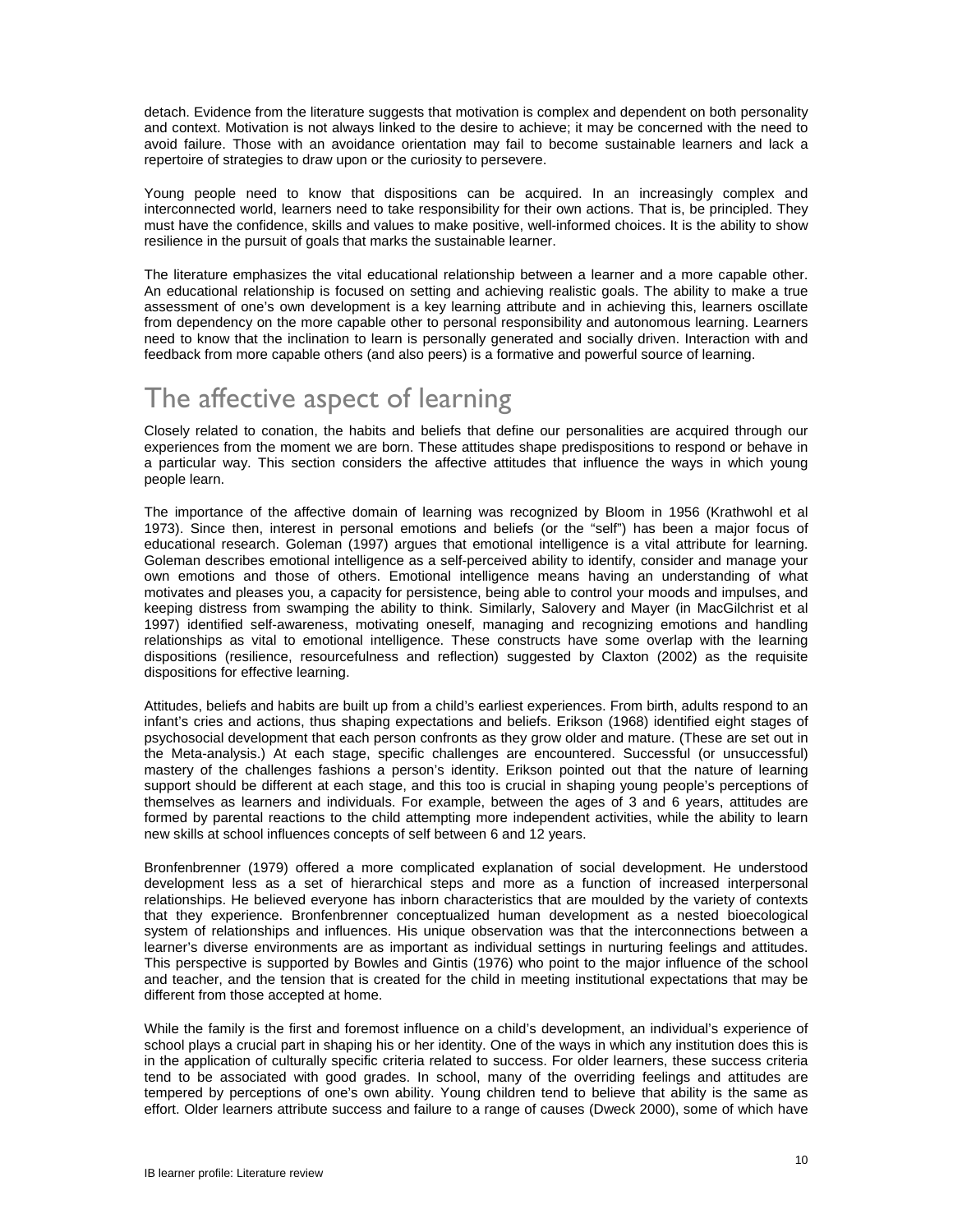been discussed in the "Conative aspect of learning" section in relation to goal-setting. Mastery orientations have been associated with a positive attitude to learning, a preference for challenging work and risk-taking (Dweck 2000). Attribution of success or failure has implications for future expectations and self-esteem (Woolfolk et al 2008).

Self-concept, in various guises, has been explored to determine how an individual's feelings, values, expectations and attitudes in different situations influence his or her behaviour and learning. Research has indicated a strong link between self-concept and achievement (Pollard and Filer 2001, Reay and Wiliam 2001). Self-esteem (Bandura 1997) is a judgment of self-worth and is influenced by personal values and the social culture.

Pintrich and Schunk (1996) argue that people's expectation for success, or "expectancy", is one of the most important predictors of achievement. Among similar theories, Bandura's (1997) self-efficiency theory suggests that a high self-perception of capability leads to high levels of effort and persistence and ultimately to high levels of achievement. The process is cyclical in that high levels of achievement lead to even greater self-perception of one's capabilities, which lead to more challenging goals being set, a willingness to expend more effort, greater perseverance, more resilience to failure, and so on. However, in their crossnational study using data from the Third International Mathematics and Science Study (TIMSS), Shen and Pedulla (2000) challenge this simple relationship between perceptions of capability and performance. They observed a cultural element in the link between actual achievement and perceptions of capability to do so. Others (Fouzder and Markwick 2000) suggest that students who see success as being within their control are more likely to adopt appropriate learning strategies.

There are also developmental, gender and ethnic differences to consider in children's expectancy beliefs. The trends for gender and ethnic differences are not always clear, given the diversity of confounding variables. Compared to their actual performance, girls appear to have somewhat lower or inaccurate perceptions of their own competence, but there is little evidence for the idea that African Americans have lower self-perceptions of competence compared to their actual performance or lower expectations for success (Pintrich and Schunk 1996). It has been suggested that boys tend to externalize failure—blame others—while girls are more likely to internalize it and blame themselves (MacGilchrist et al 1997).

Academic self-concept in relation to specific subject areas has been explored by Byrne and Shavelson (1986) and Bornholt (2000). These writers suggest that the academic self-concept is a subset of the more general self-concept and also has its own subsets in relation to subject areas such as English, mathematics and science. Their work shows that academic self-concept in relation to different subject areas is distinguishable from level of performance in that subject but correlated with it. They also suggest that, while at an early age the subject area self-concepts are interrelated, they become more independent as the student becomes older. How students see themselves in relation to a specific subject area—for example, their perceptions of self competence in mathematics, and their sense of belonging to a community of mathematicians (Wood 1998)—can affect whether or not they see themselves as mathematics learners. If students are to avoid negative self-stereotyping, the role of the teacher becomes one of facilitating the development of positive academic self-concepts in relation to his or her particular subject area.

Bornholt (2000) highlighted the concern that an adolescent should develop a self-concept that provides a sense of individuality and one of belonging. He warned that it is the tension between wanting to be distinctive, but also part of the group, that can lead to misleading self-stereotyping. Students compare themselves with the "prototypical" group member and develop perceptions of themselves that can affect their performance at school and beyond. Bornholt also argued that self-stereotyping in adolescents can affect their academic achievement and career choice. For example, the perception of girls' subjects and boys' subjects can lead to choices that have nothing to do with ability.

Perceptions of self are mediated through social engagement. Bandura (1997) observed that young people learn through observation, modelling and vicarious reinforcement. He believed that personal, social and environmental factors influence each other. Students' perceptions of themselves, and the goals to which they aspire, are continually shaped by the particular culture of the institution, the rules and systems adhered to, and the mechanical or substantive activities that form the learning experiences. The interactions, both implicit and explicit, between learners and those who support their learning set expectations for behaviour and achievement. Interactions are encountered both formally in the classroom and informally in the playground. In the playground, students absorb attitudes, skills and ideas through dialogue, question and discussion, trial and error (Eraut 2007). The philosopher Dewey (reprinted 2008) believed that activity, educational or otherwise, is a transaction between people and environment co-evolving to form a joint history of development. Ideally, experience informs reason and vice versa to create intelligent social reconstruction.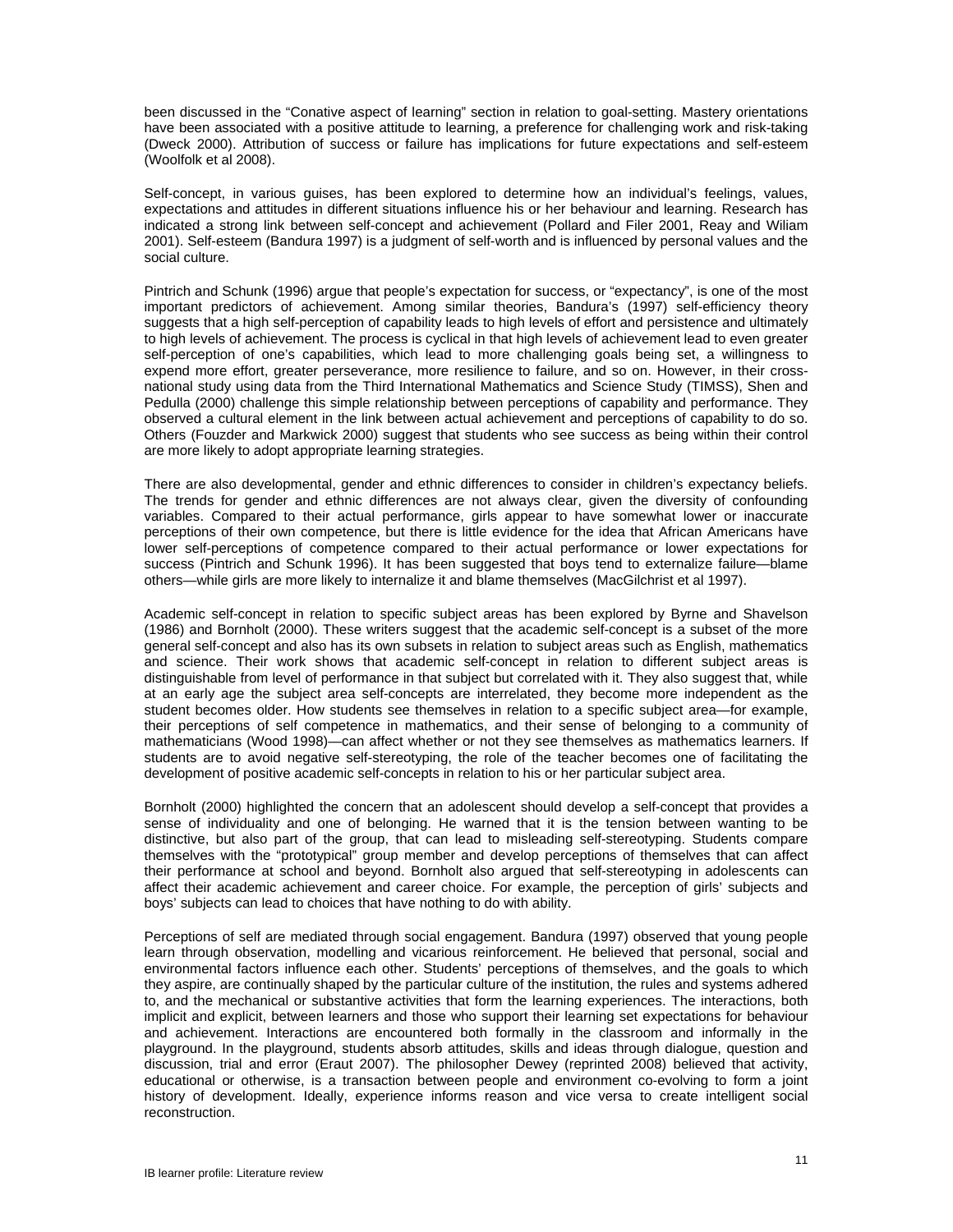Entwistle and Smith (2002) indicate that students' existing knowledge and personal histories mediate their perceptions of task and engagement with learning. They suggest that discussion between learners and teachers allows a shared understanding of preferred processes and desired outcomes to develop. Such educational relationships are founded on communication (Flutter and Rudduck 2003); they tend to be hierarchical in nature (Edwards 2002) and are fashioned by community and institutional cultures (Osborn et al 2003, Stoll 2003).

### **Summary of the affective aspect of learning**

The importance of the affective domain of learning was recognized by Bloom (1956). Attitudes that support learning have been identified as responsive, resourceful, resilient and reflective. Goleman (1997) argues that emotional intelligence is a vital attribute for learning. The key to emotional intelligence is being able to recognize and understand your own feelings and also those of others.

Erikson (1968) and Bronfenbrenner (1979) point out that attitudes, beliefs and habits are built up from a child's earliest experiences. Erikson identified clear stages of emotional development and suggested that each phase of progress has its own particular goals, issues and concerns. Children's attitudes to themselves as learners and individuals are shaped by their own achievements and by their perceptions of caregivers' reactions to their accomplishments. Exchanges between learners and caregivers can be both implicit and explicit and contain expectations for behaviour and achievement. With age, peer interaction becomes increasingly important in moulding young people's understanding of themselves and their learning.

Theories of affective development indicate that young people learn about themselves through social engagement, that is by observation, modelling and vicarious reinforcement. Self-esteem is a judgment of self-worth and is influenced by personal values and the social culture of any context. Entwistle and Smith (2002) suggest that discussion between learners and teachers develops a shared understanding of preferred processes and desired outcomes, leading to a positive self esteem.

### **Links to IB learner profile**

- **Caring** They show empathy, compassion and respect towards the needs and feelings of others. They have a personal commitment to service, and act to make a positive difference to the lives of others and to the environment.
- **Risk-takers** They approach unfamiliar situations and uncertainty with courage and forethought, and have the independence of spirit to explore new roles, ideas and strategies. They are brave and articulate in defending their beliefs.
- **Balanced** They understand the importance of intellectual, physical and emotional balance to achieve personal well-being for themselves and others.

The attribute statements in this section characterize confident, well-balanced young people with robust emotional aptitudes (Goleman 1997). The choices that are made about learning are largely contingent on feelings. The ability to consider and evaluate emotions as well as ideas and skills is paramount in achieving personal well-being. Social and emotional competencies may be the most important aspects of becoming effective learners. They are the qualities that forecast good international citizens and personal well-being. They are what companies say they are seeking in their new employees. Psychosocial theories show that a positive self-concept enhances learning. How we feel and how we understand these feelings have a bearing on our performance. Self-perception is shaped and moderated by social interaction. Social interaction with adults and peers encourages young people to understand the experiences of others and to value needs that may be different from their own. Learning is expanded by such vicarious encounters.

Respect and understanding for other people leads to more effective participation in an **educational** relationship. Supportive educational relationships are at the hub of personal learning and development. To gain the most from an educational relationship, students also need knowledge about themselves. They need to be able to articulate (both internally and externally) what makes them happy and how they work best. Confident learners can listen, discuss and make sound judgments on the quality of their own work. Thus, learners need to know how to communicate with adults and peers, decide who is a good role model or source of information and develop ideas through collaboration with others.

All learning requires taking risks. For a student, the risk may be as simple as contributing an idea to a discussion with friends or raising a hand in class. To develop the self-esteem and confidence that embraces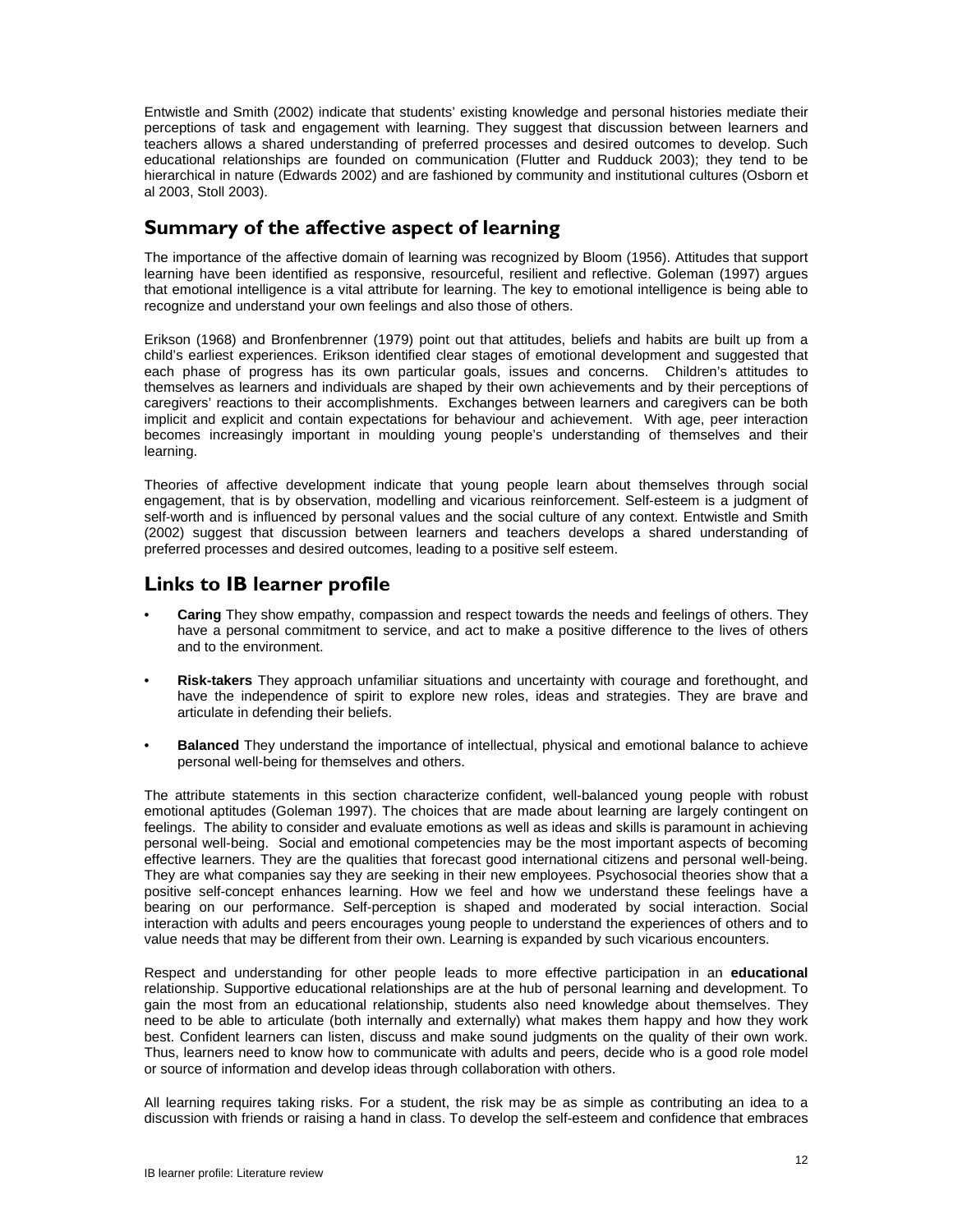challenge, learners need to experience an environment that supports risk-taking, where interchange of values and ideas is more celebrated than right answers.

# Culture as an aspect of learning

Over the past 20 years, the influence of the culture in which a child grows and develops has been a focal interest for educators. It has become widely accepted that the environment or situation where an activity takes place has an impact on those who participate. How a group of people interacts with each other, their values, and styles of communication shape their ways of learning. In other words, the cultural expectations of each setting interact with the habits and perspectives of young people. This section examines the relationship between culture and learning.

"Culture" is defined (OED, 1989) as the beliefs, customs, practices and rules that guide a particular group of people. Dimmock and Walker (2000) maintain that culture is learned rather than inherited. In the broadest sense, traditions of religion, language, food and music are shared by cultural or ethnic groups. However, cultural differences are not always so obvious. Deeply-held beliefs and subtle traditions of conduct may be more significant than visible markers such as dress or rituals (Hofstede 1991). Cultural values may support learning of particular traits or skills, producing a population difference.

Social constructivist theory (Lave and Wenger 1991; Dreier 1999) argues that learning is fashioned not only by individual qualities and preferred practices but also by the various contexts of social practice that the learner has experienced. For example, it has been claimed that children in Asian countries are encouraged to respect authority, be obedient and show self-control; while child rearing in the West favours the development of independent thinking, self-direction and assertiveness (Wang et al 2008, Walker 2010). Similarly, the value that Chinese societies place on education and academic success has been identified as the source of children's readiness to learn and their early superiority in literacy and numeracy (Aunio et al 2008, Lau et al 2011).

Vygotsky (1986) argued that the sociocultural systems in which children learn are mutually constructed by teachers and their students. He stressed the responsibility of more capable individuals for sharing culture and consciousness with learners.

These arguments indicate the strong mediating influence of social settings and group cultures in the processes of capturing and transforming knowledge. The culture of social groups determines the patterns of behaviour, symbols of success and communication codes that are valued and sought after. In many contexts, this may be tacit and inherent and, hence, difficult to change or improve if necessary. Setting out clear, unambiguous statements of the values and attributes that are sought by a society could provide a platform for development.

As argued earlier, the beliefs and habits that comprise the self are (in the main) acquired through socialization with others (Resnick and Nelson-LeGall 2004). In all cultures, attitudes, enthusiasm and values are developed through modelling, reinforcement and social exchange. In his theory of social learning, Bandura (1997) emphasized the power of vicarious or observational learning. His research indicated that the way children behave is shaped not just by observation of others but by perceptions of how the actions of others are valued. Bandura went on to suggest that self-esteem is influenced by the extent to which the culture around a child values his or her particular characteristics and skills.

Woolfolk et al (2008) argue that in the 21st century we are all members of many groups and so are influenced by many different cultures. Most schools serve families from a range of cultural and ethnic backgrounds, International Schools especially so. This social mix contributes reciprocally to the microsystem of a child's development (Bronfenbrenner 1979). Learners themselves change with experience or according to the task, and teaching approaches must differ from phase to phase of education, between subject areas and within social contexts. Teachers know that different groups of students will respond differently to the same lesson, while the same group can change its behaviour and reactions from day to day, or even from lesson to lesson. Particular social groups can have an undue influence over classes or year groups. Theories of learning and schemes of teaching alone do not account for the subjective nature of the school and college experience.

The culture of an institution is identified by the significant understandings, values and social practices that combine to an overarching "way of doing things around here". This is accepted, often subconsciously, and shared by the teachers, students and others within the institution (Hofstede 1991). Cultures that are encountered early in life are likely to persist for many years, or until challenged by a different context. Early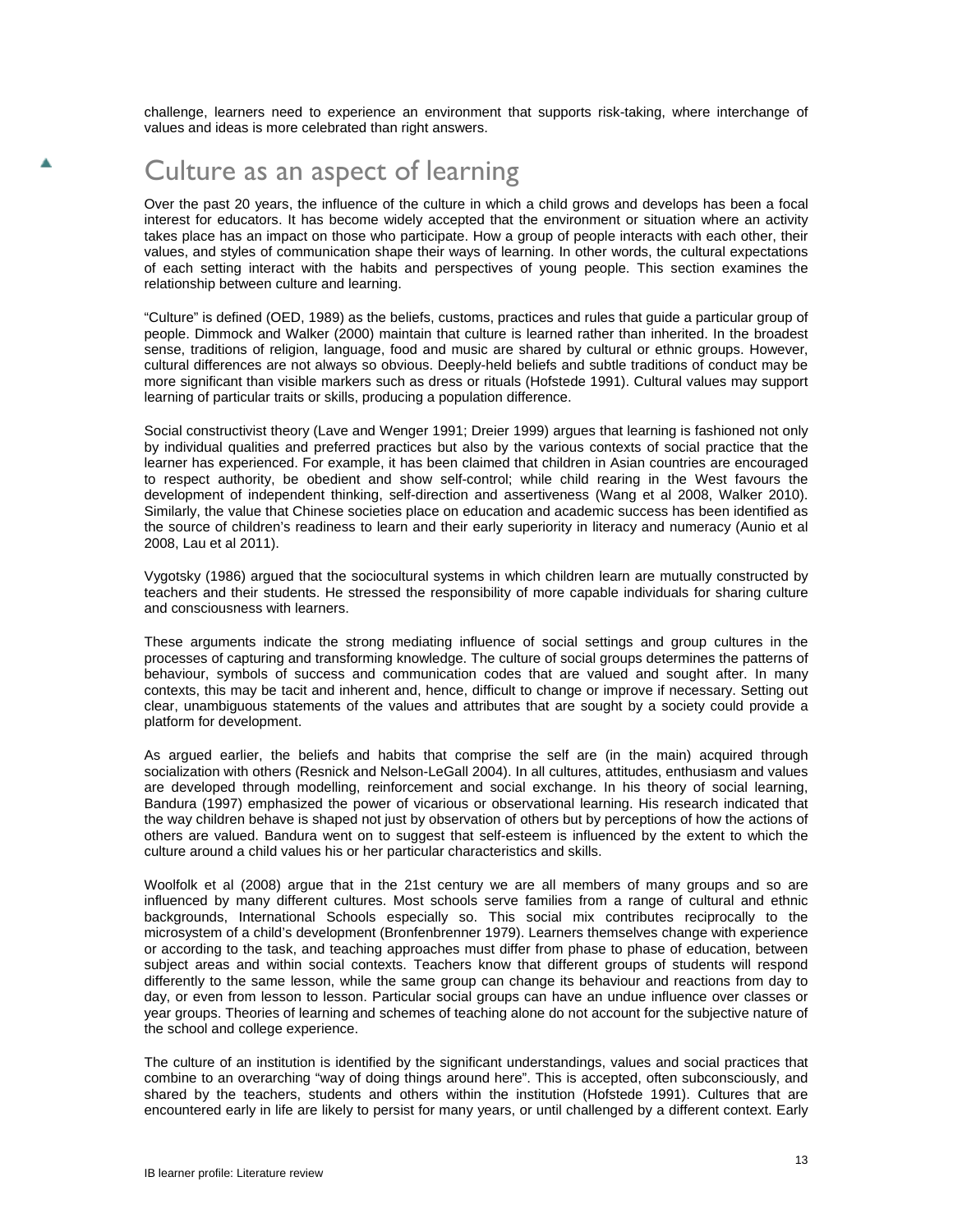home and school experiences of the type of learning that is valued and what it means to study are hard to change. Rutter et al's (1979) seminal work, *Fifteen Thousand Hours*, highlighted the importance of school culture. Rutter and his colleagues used empirical evidence to demonstrate that schools with high expectations of effort, achievement and behaviour make an unmistakable difference to a child's future. This study led to clearer understandings of school culture and the characteristics of an effective school. Factors that affect a school's culture include good communications, collegiality, high expectations and openness to change.

One of the underlying purposes of educational institutions is to orientate students to a preferred cultural perspective. Culture is complex and dynamic, but students become accustomed to the institutional culture that is prevalent at their point in time. In their work in mathematics classrooms, Angier and Povey (1999) point out that the culture of a classroom is:

> not fixed but shifting, contested and problematic: it will vary, perhaps considerably, over time, from day to day and even from moment to moment. Equally, each participant will experience that culture differently, reflecting each individual's identities and positioning.

#### (Angier and Povey 1999: 147)

Hofstede (1991) set out four dimensions of culture observed in international business companies. In his meta-analysis of seminal texts, Walker (2010) examined educational traditions and also identified four main cultural areas where Eastern attitudes differ markedly from those of the West. These are: group or individual orientation; respect for authority; holistic or atomistic perspectives of the world; and taking risks. In order to reflect an educational context, Dimmock and Walker (2000) adapted and extended Hofstede's four dimensions to six. In place of "masculinity–femininity" Dimmock and Walker used the continuum "consideration–aggression". They added "generative–replicative" as an indicator of predisposition to the generation of new ideas and methods; and also "limited relationship–holistic relationship" as a gauge of the characteristics and importance of interpersonal relationships. Dimmock and Walker, however, cautioned that dimensions may be useful in clarifying a situation but are, nonetheless, constructed concepts and should not be reified. They also stressed that dimensions of culture within a society may not be the same as those within an organization.

Despite such warnings, it is both illuminating and constructive to understand something of one's own culture. If an organizational culture is understood, it can be better managed to support the apposite ethos. As Walker (2010) infers, analysing differences between cultures and integrating their similarities works to form "a sense of shared humanity". Drawing on Hofstede (1991) and Dimmock and Walker (2000), aspects of culture that could be usefully considered by IB World Schools include:

- Power distance. How is power exercised in the organization? Where do the students fit into the power distribution? Are teachers seen as the source of all knowledge or can the students' voice be heard? (Praechter 2001.)
- Attitude to change. Does the institution believe it can embrace change positively in order to improve and move forward, or does it prefer to work in a tried and tested way? (Stoll and Fink 1996.)
- Institutional expectations. In the institution, is there stress on competition and academic achievement or social harmony and wider success? (Hargreaves 1999.)
- Educational relationships. What are the characteristics and importance of interpersonal relationships between tutors, teachers, students and parents? Within the institution are educational relationships systematic and formal or open and responsive? (Fielding 2001.)
- Common practices. For example, is there a common language, or a process for creating a common language or vocabulary, through which educational ideas can be shared and individual progress can be facilitated and celebrated? (Moore 2000.)

### **Summary of culture as an aspect of learning**

Social constructivist theory has placed culture at the heart of learning. In any setting, children absorb the prevalent ideas and ways of doing things through reciprocal processes of social interaction. Theorists ask what kinds of social engagement are necessary for learning. Vygotsky (1986) argued that the sociocultural systems in which young people learn are mutually constructed by teachers and their students, while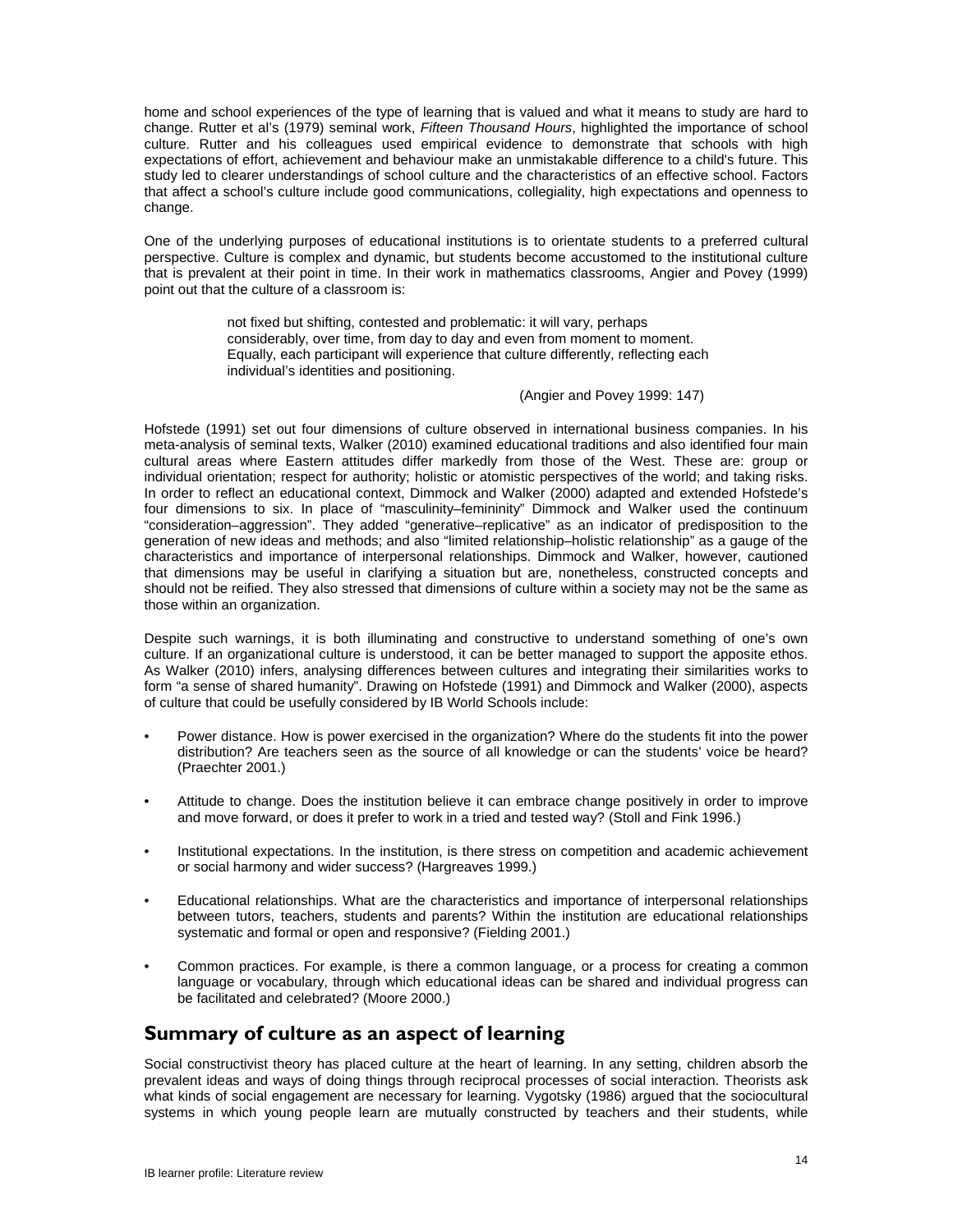Bandura (1997) emphasized the power of vicarious or observational learning. These arguments indicate the strong mediating influence of social settings and group cultures in the processes of capturing and transforming knowledge. The importance of the culture of a school in encouraging learning has been highlighted in Rutter et al's (1979) study *Fifteen Thousand Hours.*

Hofstede (1991) identified four dimensions of culture in international business companies while Dimmock and Walker (2000) adapted and extended Hofstede's four constructs to six to reflect an educational context. Walker (2010) analysed seminal texts to suggest four major differences between Eastern and Western attitudes to education. Walker (2010) went on to suggest that analysing differences between cultures and integrating their similarities works to form "a sense of shared humanity". An synthesis of the literature provides useful dimensions of culture that might be considered by schools. These include: good communications; collegiality; high expectations; educational relationships and openness to change.

### **Links to IB learner profile**

- **Communicators** They understand and express ideas and information confidently and creatively in more than one language and in a variety of modes of communication. They work effectively and willingly in collaboration with others.
- **Open-minded** They understand and appreciate their own cultures and personal histories, and are open to the perspectives, values and traditions of other individuals and communities. They are accustomed to seeking and evaluating a range of points of view, and are willing to grow from the experience.

These attribute statements acknowledge the powerful impact of the situation in which learning and performance take place. Language is fundamental in cooperative working and collaboration (Mercer 2002). Those students who have the ability to listen to different points of view and to express their own ideas clearly and succinctly will be advantaged. Communication may be the key skill in learning as it is through conversation with others that a child learns to manipulate ideas and judge success. Restricted language skills have been blamed for poor learning in school (Wood 1998).

It is important to remember that much of the research cited above (Hofstede 1991) has been carried out in a specific setting. Ways of remembering may be culturally different. Despite its international perspective, the IB is sensitive to criticisms that it is too closely associated with the values of the Western world. Indeed, Walker (2010) argues that the IB learner profile is largely predicated on the Western humanist tradition of learning. Wang et al (2008), however, notes the 'within-culture' variations that occur in both Western and Eastern traditions and suggests that the pressures to function adequately in a swiftly changing world require adjustments in attitudes to child rearing and development. The strengths and drawbacks of both cultural approaches should be acknowledged.

The culture of a school has an important impact on a child's well-being and learning. The elements that contribute to school culture include policies, curriculum and organization. Within these, the customary social and learning interactions, which are frequently set by unwritten rules, give a school its character as "nurturing", "academic", "inclusive" and so on. Culture may be absorbed unconsciously and groups are often unaware of its form or influence. Acknowledging and discussing cultural values and characteristics may widen the perspectives of young people.

# Meta-analysis

Theories of learning have been discussed above in relation to the four domains of learning and aspects of the IB learner profile. Theories, of course, are not discrete; this section takes an overview of particular arguments to consider how promotion of the aspirations of the learner profile might nurture ways of inquiry and development of knowledge at different stages of students' learning, and further prepare them for the next stages of their lifelong learning journey. Second, it explores ways in which the learner profile relates to the nature and key characteristics of transdisciplinary, interdisciplinary and disciplinary approaches to learning and teaching.

### **Stages**

A "stage" is a period of time, often associated with a known chronological age range, when physical or behavioural characteristics are notably different from those at other ages. The term implies not only this qualitative difference, but also a predictable sequence of developmental capabilities. Arguments in the 21st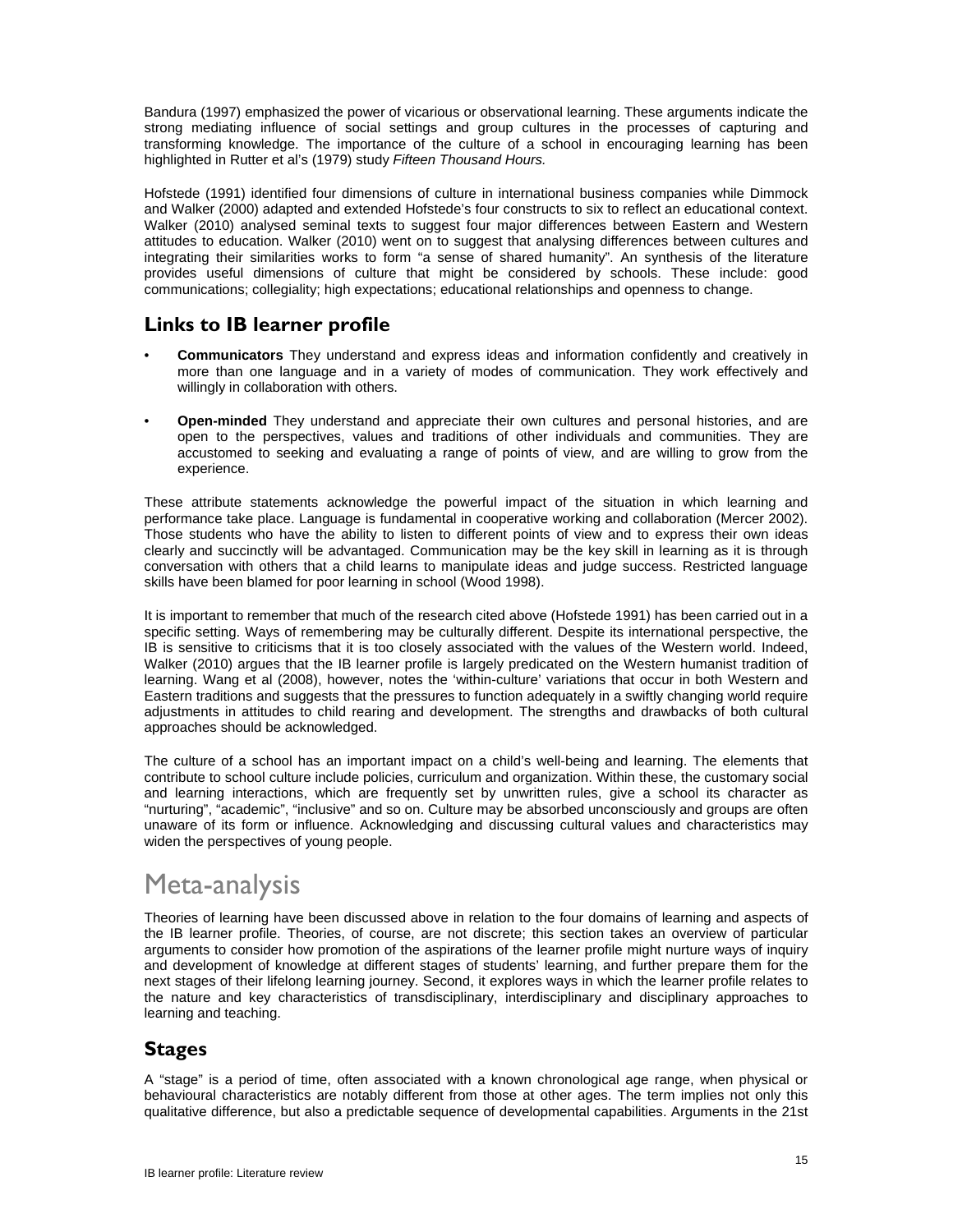century, however, have challenged the notion of unidimensional stages and emphasized the impact of diverse environments that may nurture particular aptitudes (Meadows 2010).

While most educators today believe that intelligence is not solely a function of genetic make-up, they acknowledge the important contribution of Piaget's (1971) work to understanding a child's development. Piaget stressed the importance of readiness to learn. He argued that all children pass through four main stages in their development of rational thought, and specified the age limits within which the stages would occur. These are as follows.

- Sensorimotor from birth to approximately 2 years. In this stage an infant responds to stimulation of the senses. Thought derives from these sensations and behaviour is shaped by the adult–child interactions that occur around the activities.
- Pre-operational from 2 to 7 years. By now children can retain information, are beginning to use language and to understand concepts. They start to compare and contrast ideas. According to Piaget they begin to make use of symbols although these tend to be limited to the present time and to the child's own viewpoint. At this stage, a child learns from physical observation and touching of objects.
- Concrete operational from 7 to 11 years. Between these ages children develop the ability to manipulate ideas mentally. They can follow a logical sequence of thought and reverse the steps to return to the starting point. Discussion with a more informed other helps learning at this stage.
- Formal operational occurs from 11 years to adulthood. The main achievement in this stage is the acquisition of hypothetical and deductive reasoning. Most adolescents at this stage can consider many possibilities from several perspectives and begin to understand their own best strategies for learning. However, accepted wisdom is that some school children (and indeed some adults) never reach the level of formal operations.

As well as the early motor skills advantage observed in girls and outlined in "The cognitive aspect of learning" section, ethnic differences in reflex movements of newborn infants have been reported, supporting the argument that some biological factor is at work. Most psychologists agree that children pass through stages similar to those outlined by Piaget (1971), although the notion of universal, common stages has been questioned. As a constructivist, Bruner (1996) advocated a spiral curriculum, with ideas being revisited at different levels of learning to match the developmental stage of the learner. He conceptualized the lowest level of concrete actions as "enactive" representations of learning. He then believed students could move to "iconic" representation and finally to "symbolic" representation at the top of the spiral. Bruner's curriculum is essentially congruent with Piaget's developmental stages.

It has been suggested (Goswami 2004) that there are influences other than biological age that determine capability for particular actions and thoughts. Most believe that it is engaging with and thinking about an activity that is the foundation of learning and development. Sociologists have argued that interpersonal and cultural relationships have the power to motivate and channel a learner. In particular, Vygotsky (1978; 1986) suggested that children use language, first intermentally and second intramentally, to develop ideas and concepts. Language is culturally determined but most children in all cultures have an extensive vocabulary by the time they are 6 years old. Vygotsky believed that children use self-directed talk or private speech to guide their own thinking. Together with Bruner and Piaget, Vygotsky thought that human interaction underpinned the development of language. On the other hand, Chomsky (1957) argued that children have an instinctive ability to recognize and test the structure of speech.

Nonetheless, the link between language and learning has been firmly established. As language develops so does the ability to manipulate thought. The way in which language is used with a child becomes the basis of their own verbal reasoning and processes of learning (Vygotsky 1986); Rogoff (1990) has observed that only children and first-born children acquire language and communication skills more quickly than children in larger families. Yet second and subsequent siblings are more likely to develop an early understanding of how other people think. The appreciation that other people may think differently from you is a key developmental stage that has an impact on the learning processes of young people. It usually occurs in Piaget's (1971) concrete operational phase.

Erikson (1968) also believed that early experiences mould a child's future character and behaviour. He provided a developmental framework that each person goes through, and highlighted the tensions that are experienced at each stage. It is how these tensions are resolved that shapes the adult. Key childhood stages include: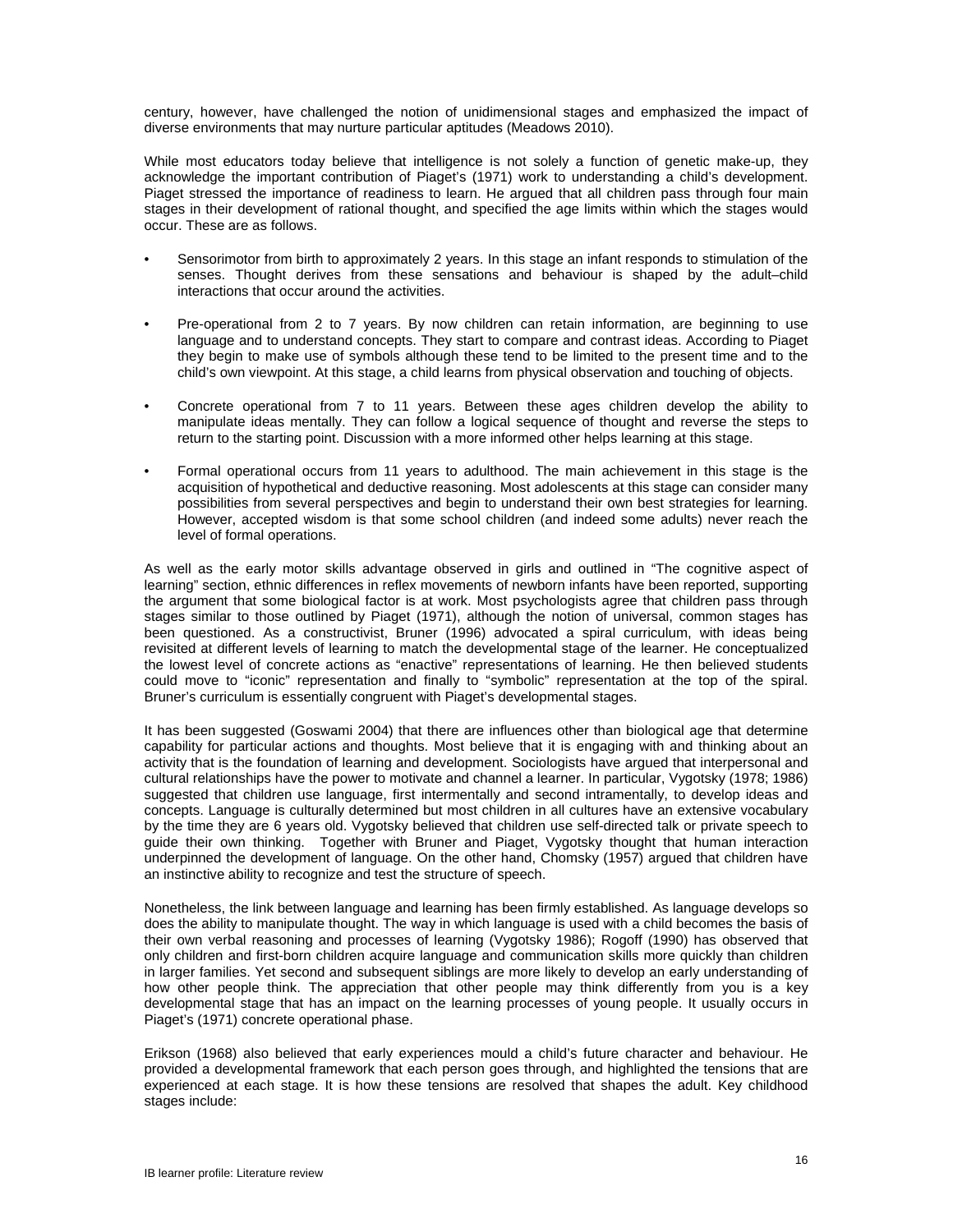- Trust/mistrust from birth to 18 months. Food and comfort are the prime needs of infancy. How these are delivered determines the degree of trust or mistrust that is developed in the child.
- Autonomy/shame or doubt from 18 months to 3 years. This stage marks the beginning of self-control and confidence. Shame and doubt may develop if a child's efforts to act independently are not valued.
- Initiative/guilt from 3 to 6 years. The quest for autonomy is continued, but not all actions conform to desired behaviour. Hence, some are not encouraged. How this dilemma is explained and handled will influence a child's self-image.
- Industry/inferiority from 6 to 12 years. At this stage a child is keen to accomplish the tasks of school. Comparison with others and feedback on competence have a crucial effect on how students see themselves as learners.
- Identity/role confusion occurs around adolescence. At this point, the search for personal identity that has been developing from infancy comes to the fore. Tensions may arise from the need to conform to others but also to be true to personal beliefs.

# **Primary years (3–12 years)**

These are important school years in shaping a child's development. During this time the child is almost constantly in a state of disequilibrium, experiencing unfamiliar environments and grappling with uncertainty and new problems. However, children in this developmental stage possess a natural curiosity and appetite for risk that needs to be channelled into the strategies for learning that will support their lifelong endeavours. Children's concentration span increases with age. As they mature, they are better able to persist at a task for longer. Younger children are less likely to believe ability is stable. The perception that ability can improve with practice (Nicholls 1984) needs to be confirmed rather than refuted. In the primary years, children also begin to compare themselves with their peers. They evaluate their own performance using the indicators that appear to be valued by the community. In terms of developmental differences, research (Twenge and Campbell 2001) suggests that younger children are more likely to have relatively high perceptions of their own competence. The need for carers and teachers to encourage new roles, ideas and strategies is tempered by the need for guidance on appropriate directions and on understanding the feelings and perspectives of others.

# **Middle years (12–16 years)**

In this phase, young people move on from their experiences of scaffolding to become autonomous learners. The quality of feedback from adults is crucial in giving young people the self-confidence to make this transition. Feedback needs to be well focused, realistic and constructive. Students need to shift their perceptions that questioning and evaluation is something done **to** them to something that should be done **by** them.

The ability to self-evaluate increases with age. Self-evaluation is a key skill for effective learning, but teachers have observed (Martin et al 2002) that it is often not completely mastered even in the formal operational stage in high school or secondary school. It has been observed (Twenge and Campbell 2001) that the overall mean level of perceptions of self-competence declines with age. In particular, research (Evans et al 2010) suggests that the decline is greatest when many students make the transition to secondary school at around 11 years of age. The drop has been explained in both psychological and sociological terms. The psychological explanations focus on the changes in children's cognitive skills and self-beliefs as mediators of this age effect; whereas the more sociological explanations stress the changes in the nature of the school environment as the children move into secondary schools.

# **Diploma years (16–19 years)**

By the time young people embark on final school examinations most will think and function as adults. They will understand that there is more than one way to undertake a task or enquiry. One of the major functions of all levels of education is preparation and selection for the next life stage. In the examination years, this step tends to be the main focus for the majority of students (and usually their parents). Whether or not students see themselves as "good" learners is frequently dependent on their grades compared with their fellow classmates and, to some extent, on verbal and written feedback from subject teachers and tutors. Sternberg and Lubart (1992: 249) make a telling point when they suggest that love of one's work is unlikely to be viewed by students as a compensation for poor grades. Comparisons with peers almost always lead to disappointment. Learning how to develop and sustain relationships, how to work with others, how to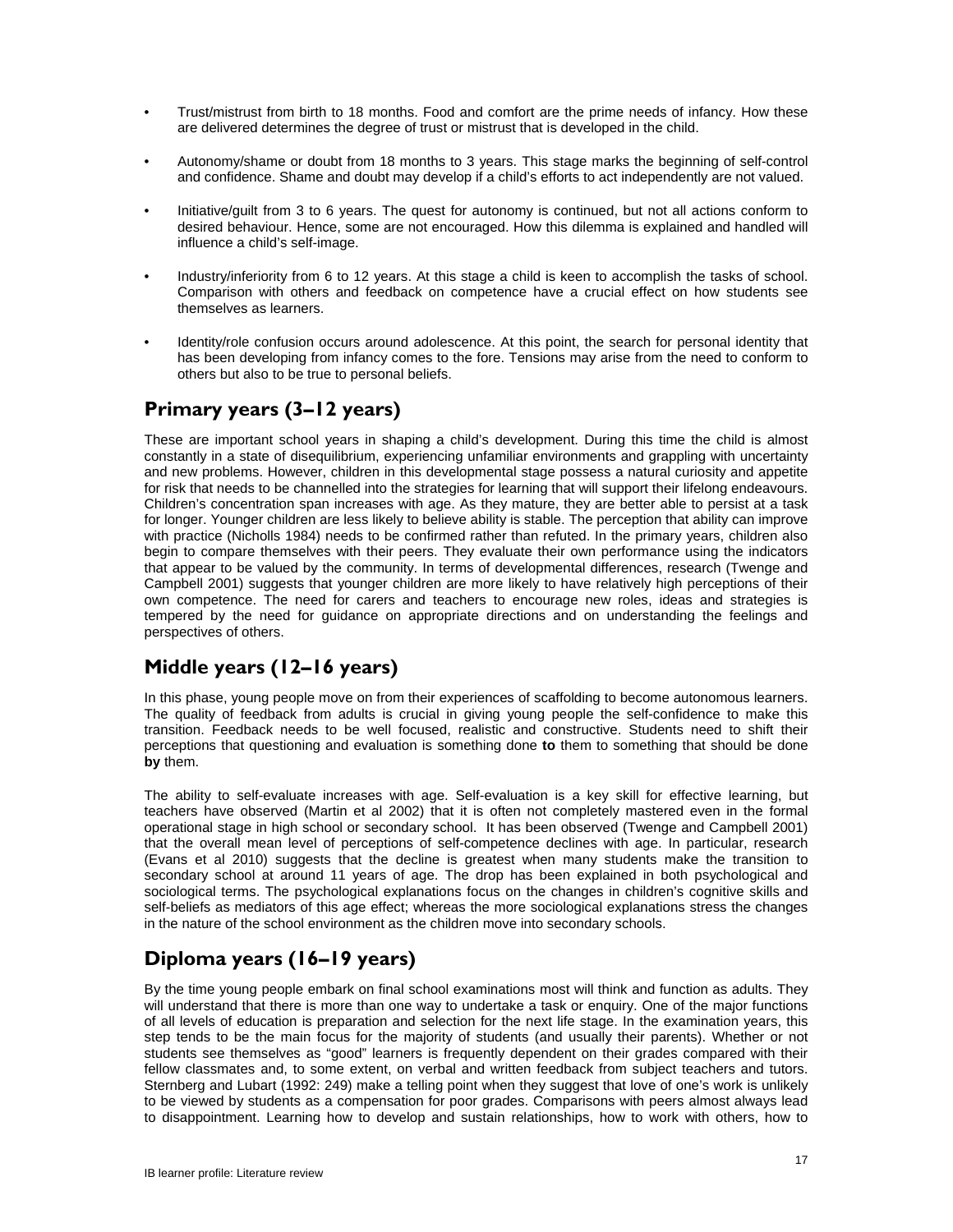make use of, and how to build on, the expertise of others may be as important as examination results in improving life chances.

# **Transdisciplinary learning**

In most societies there is consensus that the school curriculum should be founded on a common body of knowledge that graduates need to have mastered in order to function effectively in that society. Traditionally, the school curriculum has been arranged as a set of disciplines or subject areas. However, many educationalists believe that disciplinary knowledge is fragmented and limiting for learners. In addition, the explosion of knowledge, a more pluralist society, clearer understanding of theories of learning, and a change in the social milieu of many students have complicated the traditional curriculum (Tomlinson and Little 2000).

What students are required to learn in a school that crosses cultural contexts is influenced by beliefs on what is demanded from the global citizen. In this environment, the body of "sacrosanct" knowledge may be less clearly defined. Global citizens need more than substantive knowledge. They need to achieve flexibility, to see themselves as lifelong learners and to be able to apply their ongoing knowledge in new and creative ways (Brown et al 2001). These are the skills that are also much demanded by employers (MacBeath 2000). In IB World Schools, a curriculum that encourages well-balanced, creative and independent learners is sought. Interdisciplinary connections are vital in developing such transferable skills and in understanding their exchangeability across contexts.

The difference between disciplinary and interdisciplinary learning is that interdisciplinary learning integrates ideas from more than one subject area in order to clarify thought and deepen understanding (LTS 2010). It compares and contrasts facets of different disciplines, linking them into an overarching theme. This leads to transdisciplinary approaches that begin with the idea or problem to be explored and call on knowledge from several disciplines to bring about a resolution. In this approach, ideas are again connected to real-life experiences and analysed to create new knowledge and deeper understanding (Kaufman et al 2003). Learners often experience interdisciplinary and transdisciplinary learning as topic work in primary schools and project work in secondary schools. A further benefit of this curricular organization is in the transfer of responsibility for learning to the student; power is transferred from teacher to student. Rather than being presented with facts and information, the learner is required to reflect on the assignment and select his or her own focus for, and mode of, study. Thus, he or she is challenged without feeling daunted (Eraut 2007). Depending on age and aptitude, other learning strategies that learners might select to draw upon include:

- gathering information about the topic
- thinking about, questioning and analysing ideas
- organizing the data or ideas into findings or arguments
- presenting the findings
- evaluating the product.

Transdisciplinary learning is frequently collaborative. In general, young people see working with peers as supportive and self-directed. This builds confidence in generating their own ideas and initiating appropriate tasks. Further, motivation to learn is fostered and creative thinking encouraged. Communication skills are also enhanced (Bullock et al 2002).

There is an insistent persuasion that school activities designed around the transmission of subject (disciplinary) knowledge are less helpful, in the long term, than those that are based on an understanding of important life themes (transdisciplinary approaches). Observers such as Kress (2000) believe that the curricula of schools in Western societies remain entrenched in the requirements of the 19th century while Clarke (2000) argues for an interconnected curriculum that is exemplified by the IB learner profile.

> The school should enable … a sense of connection between the learner and the natural environment, learner and social responsibility, learner and work, learner and learning, learner and the sense of self.

> > (Clarke 2000: 9)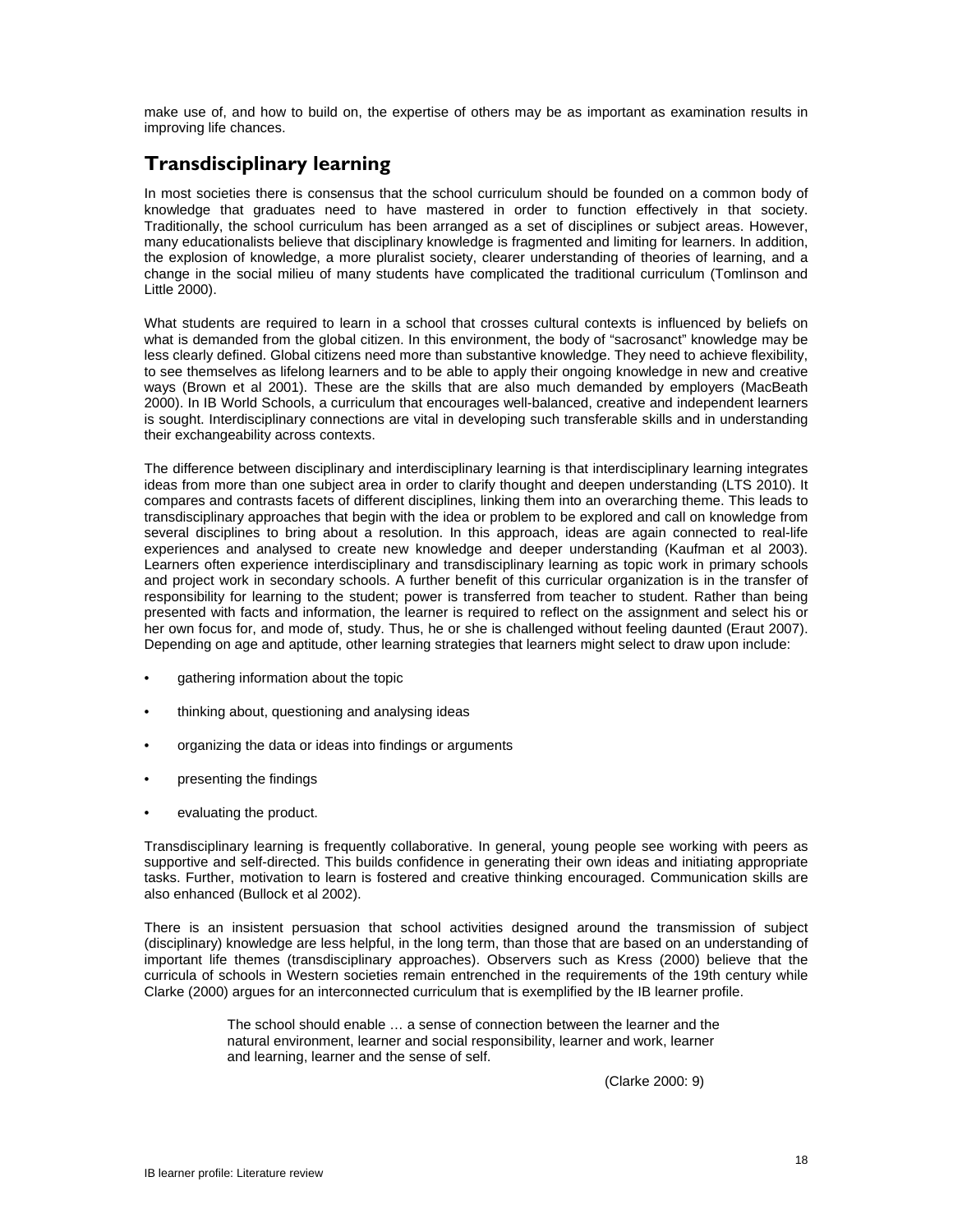However, Clarke's observation serves to illustrate the many demands on a school curriculum. In order to meet these demands most effectively a mixed approach to teaching and learning is likely to be preferred. Therefore, we need to understand better the impact of disciplinary, interdisciplinary and transdisciplinary approaches on the education of children and young people. With each approach the cognitive, conative, affective and cultural aspects of learning will be affected to varying degrees.

# **Conclusions**

Learning is neither simple nor straightforward. The more learning is probed, the more complex it becomes. Thus, a comprehensive and systematic search of relevant literature was undertaken for this review. The review used an organizational framework that linked the IB perspective of education with a social constructivist model of learning in order to present a theoretical base for the 10 IB learner profile attributes. The selected literature was cross analysed to consider aspects of learning at different phases of education. Key issues pertinent to the primary years, middle years and diploma years phases of learning have been identified. The meta-analysis also explored strategies for curriculum delivery. Strengths and drawbacks of transdisciplinary and interdisciplinary approaches have been considered alongside the more accepted disciplinary model.

Overall, this review of the literature reveals some agreement on the fundamental processes of learning. Most theorists believe that it is engaging with, and thinking about, a concept or activity that is the foundation of learning and development (inquirers). Learners must seek to connect with the content that is to be learned (knowledgeable). They need to know that learning is not always easy (risk-takers) but there are personal skills for learning that can be acquired and enhanced (thinkers). Learners need to understand themselves, their strengths, weaknesses, motivations and drivers (reflective).

Intertwined with this, and above all, learning is social. Sociologists have argued for the importance of the affective or social relationship that is formed between the learner and a "more capable other". Ideas are passed between teacher and learner, with the learner gradually achieving understanding and responsibility (principled). These educational relationships are set within particular environments that are unique for each situation. Learning environments can be formal or informal. Interactions can be first-hand or vicarious, with adults or peers. Interpersonal and cultural relationships have the power to broaden horizons, motivate and guide a learner (open-minded). The link between language and learning has also been firmly established. As language develops so does the ability to manipulate thought (communicators). In short, learning is involved and individual, but learning activities are mediated through social engagement.

Learning is dependent on individual psychology, social relationships and cultural contexts. The major conclusion from this body of work is that successful educational relationships are the foundations of effective learning. Learning how to develop and sustain relationships, how to work with others, and to make use of and build on other's expertise (caring) may be the key for young people in developing their identities as learners and, in turn, improving their life chances (balanced). The 10 attributes of the IB learner profile broadly encapsulate this theoretical analysis.

### *About the Author*

Dr. Kate Bullock is a Senior Lecturer the Department of Education at the University of Bath. Formerly a teacher of science she has been a research officer and lecturer in Higher Education since 1979. She has wide experience of research and evaluation in the areas of student learning educational relationships and school organization. For more detailed information about Dr. Bullock's research interests and publications please visit the university website: http://www.bath.ac.uk/education/people/profiles/kkbullock.html.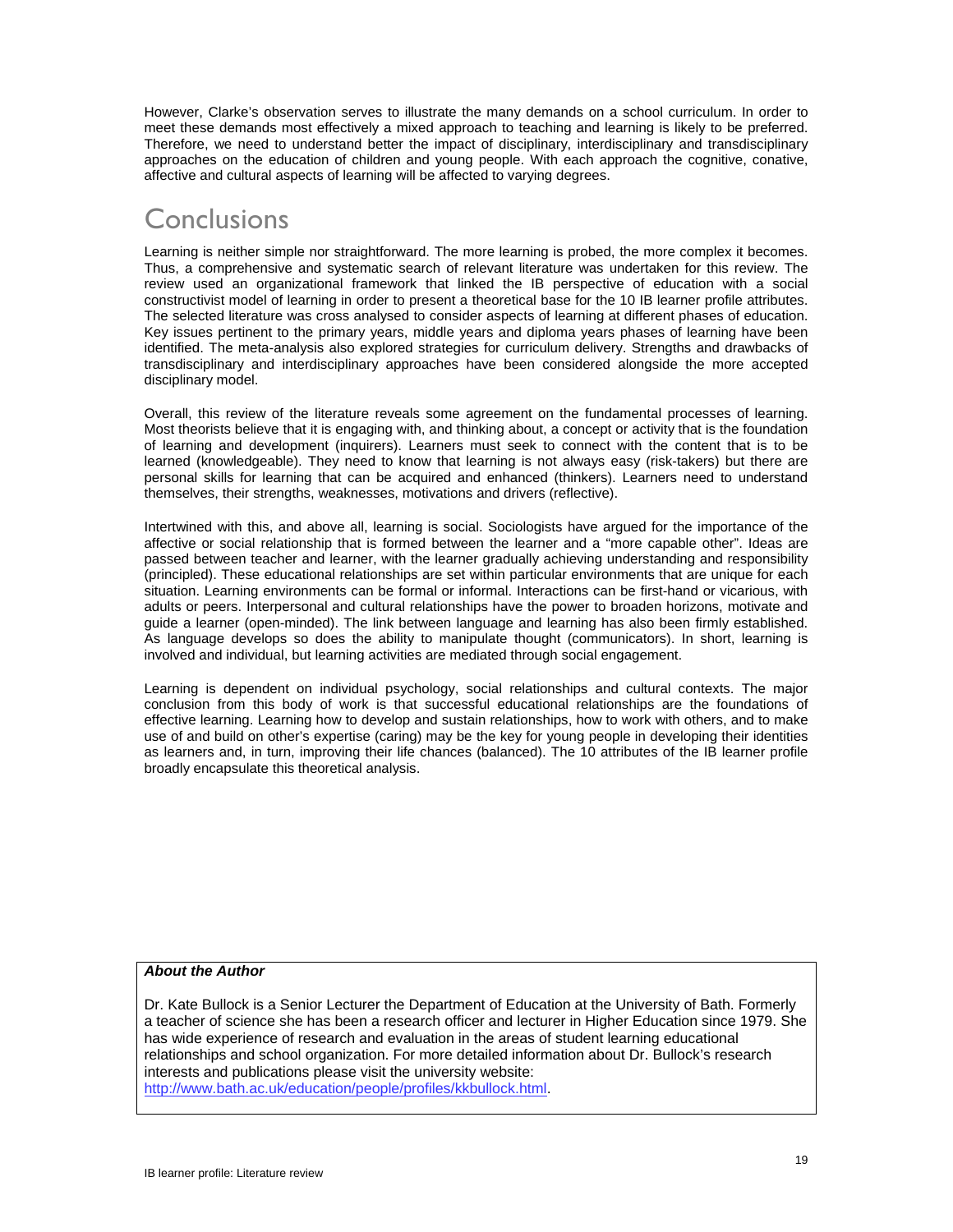# References

Abbott, J. 1994. "Learning Makes Sense: Re-creating Education for a Changing Future", *Education 2000*, Letchworth

Angier, C and Povey, H. 1999. "One teacher and a class of school students: Their perceptions of the culture of their mathematics classroom and its construction", *Educational Review*. Vol 51, number 2. Pp 147–160.

Argyris, C and Schon, D. 1974. *Theory in Practice: Increasing professional effectiveness.* San Francisco: Jossey-Bass

Atkinson, JW. 1964. *An Introduction to Motivation*. New Jersey, USA. Van Nostrand.

Atkinson, R and Shiffrin, R. 1968. Human Memory: A proposed system and its control processes. In. K. Spence and J. Spence (eds) *The Psychology of Learning and Motivation* pp. 89-195. New York: Academic Press

Aunio, P, Aubrey, C, Godfrey, R, Pan, Y and Lui, Y. 2008. "Children's early numeracy in England, Finland and the People's Republic of China". *International Journal of Early Years Education*. Vol 16, number 3. Pp 203–221.

Ausubel, D and Robinson, F. 1969. *School Learning: An Introduction to Educational Psychology*. London, UK. Holt, Rinehart and Winston.

Baddeley, AD and Hitch, G. 1974. *Working Memory. The Psychology of Learning and Motivation: Advances in Research and Theory*. New York: Academic Press,

Bandura, A. 1997. *Self-efficacy: The Exercise of Control*. New York, USA. Freeman.

Bloom, BS. 1956. *Taxonomy of Educational Objectives: The Classification of Educational Goals*. London, UK. Longman.

Bornholt, LJ. 2000)."Social and personal aspects of self knowledge : a balance between individuality and belonging", *Learning and Instruction,* 10, 3 pp. 415 – 429

Boud, D. 1993. *Using Experience for Learning*. Buckingham, UK. Society for Research into Higher Education and Open University.

Bowles, S and Gintis, H. 1976. *Schooling in Capitalist America: Educational Reform and the Contradictions of Economic Life*. New York, USA. Basic Books.

Bronfenbrenner, U. 1979. *The Ecology of Human Development*. Cambridge, USA. Harvard University Press.

Brown, P, Green, A and Lauder, H. 2001. *High Skills: Globalisation, Competitiveness and Skill Formation*. Oxford, UK. Oxford University Press.

Bruner, J. 1996. *The Culture of Education*. Cambridge , MA. Harvard University Press.

Bullock, K, Bishop, K, Martin, S and Reid, A. 2002. "Learning from coursework in English and Geography". *Cambridge Journal of Education*. Vol 32, number 3. Pp 325–340.

Bullock, K and Wikeley, F. 2004. *Whose Learning? The Role of the Personal Tutor*. Maidenhead, UK. Open University Press.

Buxkemper, AC and Hartfiel DJ. 2003. "Understanding". *International Journal of Mathematical Education in Science and Technology*. Vol 34, number 6. Pp. 801–812.

Byrne, BM and Shavelson, RJ. 1986. "On the Structure of Adolescent Self-Concept". *Journal of Educational Psychology,* 78 pp 474 – 481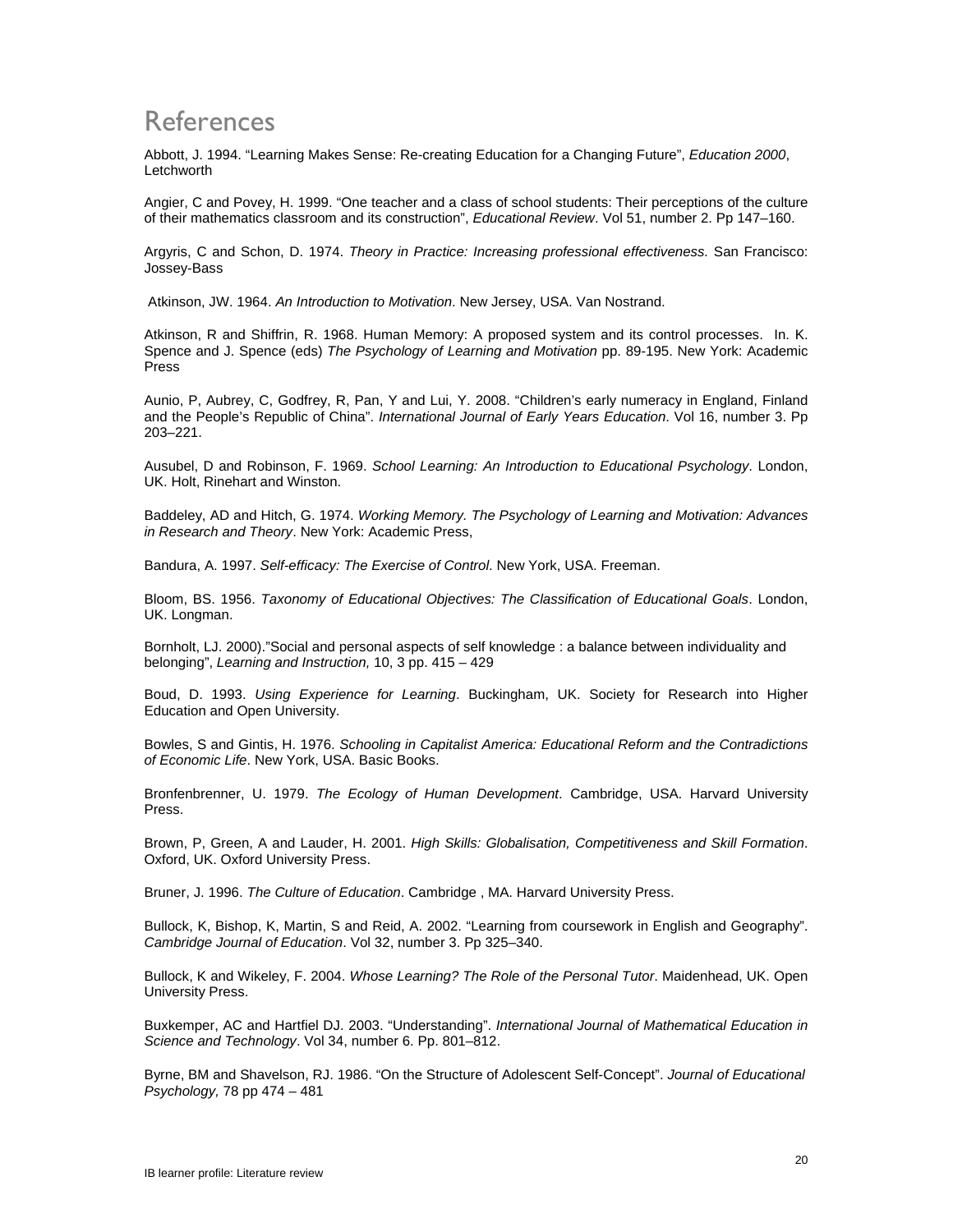Chomsky, N. 1957. *Syntactic Structures*. Berlin: Mouton de Gruyter.

Clarke, P. 2000. *Learning Schools, Learning Systems*. London, UK. Continuum.

Claxton, G. 2002. "Education for the learning age: A sociocultural approach to learning to learn". In G Wells and G Claxton (eds). *Learning for Life in the 21st Century*. Oxford, UK. Blackwell.

Coffield, F, Moseley, D, Hall, E and Ecclestone, K. 2004. *Learning Styles and Pedagogy in Post-16 Learning: A Systematic and Critical Review*. London, UK. Learning and Skills Research Centre.

Collins, D and Cook, D, (eds). 2001. *Understanding Learning: Influences and Outcomes*. London, UK. Paul Chapman Publishing.

Cooper, P and McIntyre, D. 1996. *Effective Teaching and Learning: Teachers' and Students' Perspectives*. Buckingham, UK. Open University Press.

Cornu, RL and Collins, J. 2004. "Re-emphasizing the role of affect in learning and teaching. *Pastoral Care in Education*. Vol 22, number 4. Pp 27–33.

Daniels, H and Edwards, A, (eds). 2004. *Psychology of Education*. London, UK. Routledge Falmer.

Dewey, J. 2008. *Democracy and Education*. Radford, Virginia. Wilder Publications.

Dimmock, C and Walker, A. 2000. "Globalisation and societal culture: Redefining schooling and school leadership in the twenty-first century". *Compare*. Vol 30, number 3. Pp 303–312.

Dreier, O. 1999. "Personal trajectories of participation across contexts of social practice". *Outlines*. Vol 1, number 1. Pp 5–32.

Duffy, A and Duffy, T. 2002. "Psychometric properties of Honey and Mumford's Learning Styles Questionnaire (LSQ)". *Personality and Individual Differences*. Vol 33, number 1. Pp 147.

Dweck, C. 2000. *Self-theories: Their role in Motivation, Personality, and Development*. Philadelphia, USA. Hove.

Edwards. 2002. "Responsible research: Ways of being a researcher", *British Educational Research Journal,*  28, 2, pp. 157-168

Eisner, E. 2000. "Benjamin Bloom 1913-1999", *Prospects: the quarterly review of comparative education.*  Paris, UNESCO: International Bureau of Education. 30, Pp 3.

Entwistle, N and Smith, C. 2002. "Personal understanding and target understanding: Mapping influences and outcomes of learning". *British Journal of Educational Psychology*. Vol 72, pp 321–342.

Eraut, M. 2007. "Learning from other people in the workplace". *Oxford Review of Education*. Vol 33, number 4. Pp 403–422.

Erikson, E. 1968. *Identity, Youth and Crisis*. New York, USA. Norton.

Evans, K, George, N, White, K, Sharp, C, Morris, M and Marshall, H. 2010. *Ensuring that All Children and Young People Make Sustained Progress and Remain Fully Engaged through All Transitions between Key Stages (C4EO Schools and Communities Research Review 2)*. London, UK. Centre for Excellence and Outcomes in Children and Young People's Services.

Faulkner, D, Littleton, K and Woodhead, M, (eds). 1998. *Learning Relationships in the Classroom*. London, UK. Routledge.

Fielding, M. 2001. "Beyond the rhetoric of student voice: New departures or new constraints in the transformation of 21st century schooling?" *Forum*. Vol 43, number 2. Pp 100–109.

Flutter, J and Rudduck, J. (2003) *Consulting Pupils: What's in it for Schools?,* London: Routledge Falmer.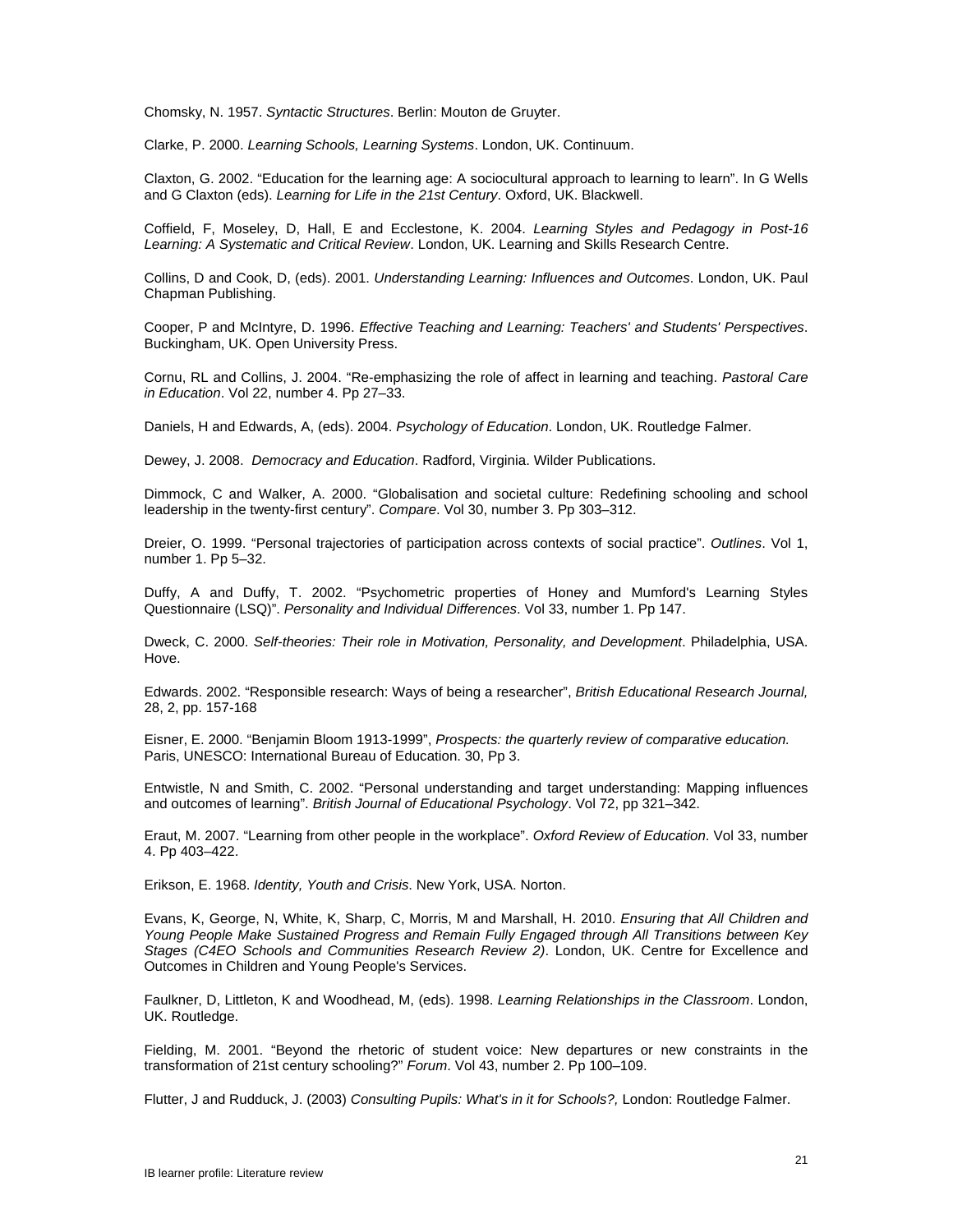Fouzder, N.and Markwick, A. (2000) "Self-perception, individual learning style and academic achievement by a pair of bilingual twins in secondary school". *International Journal of Science Education,* 22, 6. Pp. 583– 601.

Gagné, R. 1975. *Essentials of Learning for Instruction*. Chicago: Dryden

Garner, I. 2000. "Problems and inconsistencies with Kolb's learning styles. *Educational Psychology*. Vol 20, number 3. Pp 341–348.

Goleman, D. 1997. *Emotional Intelligence*. New York, USA. Bantam Books.

Goswami, U. 2004. Cognitive Development, No stages please – we're British. In H Daniels and A Edwards (eds). *Psychology of Education*. London, UK. Routledge Falmer.

Hare, J. 2010. *Holistic Education: An Interpretation for Teachers in the IB Programmes*. Cardiff, UK. IBO. http://blogs.ibo.org/positionpapers/category/john-hare/ Accessed 21 March 2011.

Hargreaves, D. 1999. "Helping practitioners explore their school's culture". In J. Prosser, (ed). *School Culture*. London, UK Paul Chapman Publishing.

Heffler, B. 2001. "Individual learning style and the learning style inventory". *Educational Studies*. Vol 27, number 3. Pp 307–316.

Henson, RK and Hwang, D. 2002. "Variability and prediction of measurement error in Kolb's learning style inventory scores: A reliability generalization study. *Educational and Psychological Measurement*. Vol 62. P 712.

Heylings, DJA and Tariq, VN. 2001. "Reflection and feedback on learning: A strategy for undergraduate research project work". *Assessment and Evaluation in Higher Education*. Vol 26, number 2. Pp 153–164.

Hofstede, GH. 1991. *Cultures and Organizations: Software of the Mind*. London, UK. McGraw Hill.

Kaufman, D, Moss, D and Osborn, T. 2003. *Beyond the Boundaries: A Transdisciplinary Approach to Learning and Teaching*. Westport, CT. Praeger Publishing.

Kinchin, I. 2010. "Solving Cordelia's dilemma: Threshold concepts within a punctuated model of learning". *Journal of Biological Education*. Vol 44, number 2. Pp 53 – 57.

Klein, PD. 2003. "Rethinking the multiplicity of cognitive resources and curricular representations: Alternatives to 'learning styles' and 'multiple intelligences'". *Journal of Curriculum Studies*. Vol 35, number 1. Pp 45–81.

Kolb, D. 1984. *Experiential Learning: Experience as the Source of Learning and Development*. Englewood Cliffs, USA. Prentice-Hall.

Krathwohl, DR, Bloom, BS and Masia, BB. 1973. *Taxonomy of Educational Objectives, the Classification of Educational Goals. Handbook II: Affective Domain.* New York: David McKay

Kress, G. 2000. "A Curriculum for the Future". *Cambridge Journal of Education*. Vol 30, number 1. Pp 133– 145.

Lau, E, Li, H and Rao, N. 2011. "Parental involvement and children's readiness for school in China", *Educational Research*. Vol 53, number 1. Pp 95–113.

Lave, J and Wenger, E. 1991. *Situated Learning: Legitimate Peripheral Participation*. Cambridge, UK. Cambridge University Press.

LTS 2010. *Interdisciplinary Learning*. Dundee, UK. Learning and Teaching Scotland.

Lunzer, E. 1989. "Cognitive development: Learning and the mechanisms of change. In B Moon and P Murphy, (eds). *Developments in Assessment and Learning*. London, UK. Hodder and Stoughton.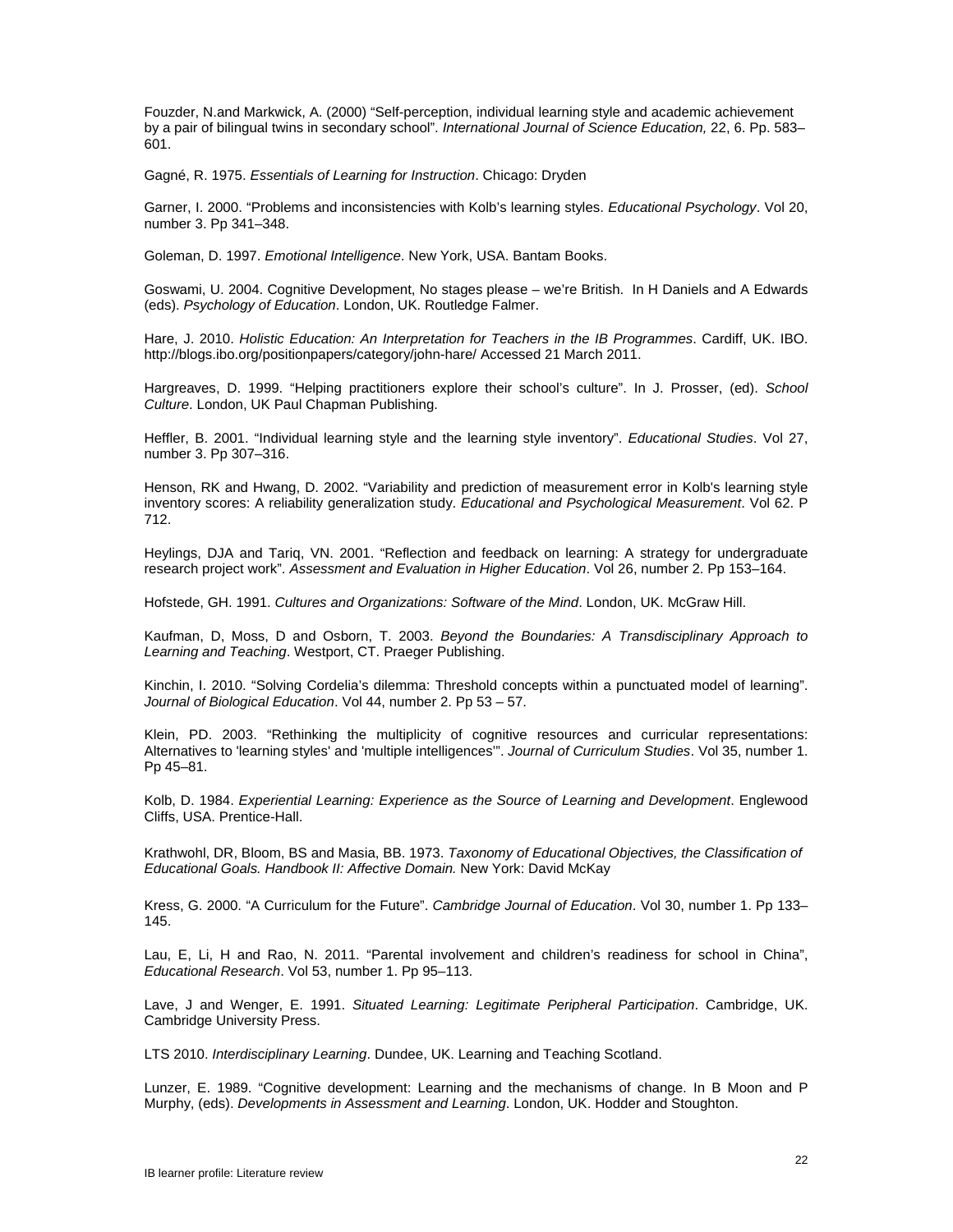MacBeath, J. 2000. "Support for lifelong learning". In T Cox, (ed). *Combating Educational Disadvantage*. London, UK The Falmer Press.

MacGilchrist, B, Myers, K and Reed, J. (1997) *The Intelligent School,* London: Paul Chapman

Mainemelis, C, Boyatzis, RE and Kolb, DA. 2002. "Learning styles and adaptive flexibility: Testing experiential learning theory". *Management Learning*. Vol 33, number 1. Pp 5–33.

Marshman, R. 2010. *Concurrency of learning in the IB Diploma Programme and Middle Years Programme*. Cardiff, UK. IBO. http://blogs.ibo.org/positionpapers/category/roger-marshman/. Accessed 21 March 2011.

Martin, S, Reid, A, Bullock, K and Bishop, K. 2002. *Voices and Choices in Coursework*. Sheffield, UK. The Geographical Association.

Marton, F. and Säljö, R. 1984. Approaches to Learning. In F. Marton, D. Hounsell and N. Entwistle (eds.) *The Experience of Learning*, Edinburgh: Scottish Academy Press.

Maslow, A. 1970. *Motivation and Personality*. London, UK. Harper Row.

Meadows, S. 2010. *The Child as a Social Person*. London, UK: Routledge.

Mercer, N. 2002. "Developing dialogues". In G Wells, and G Claxton, (eds). *Learning for Life in the 21st Century*. Oxford, UK. Blackwell.

Moore, A. 2000. *Teaching and Learning: Pedagogy, Curriculum and Culture*. London, UK. Routledge/Falmer.

Morgan, N and Saxton, J. 1991. *Teaching, Questioning & Learning*, London: Routledge.

Nicholls, J. 1984. "Achievement motivation: Conceptions of ability, subjective experience, task choice, and performance". *Psychological Review*. Vol 91, number 3. Pp 328–346.

Osborn, M., McNess, E. AND Broadfoot, P, with Pollard, and Triggs, P. 2000. *What Teachers Do: Changing Policy and Practice in Primary Education* London: Cassell.

Oxford English Dictionary, 1989. 2nd ed. Oxford: Clarendon Press.

Piaget, J. 1971. "The stages of intellectual development of the child". In H Munsinger, (ed). *Readings in Child Development*. New York, USA. Holt, Rinehart and Winston.

Pintrich, P and Schunk, D. 1996. *The Role of Expectancy and Self-Efficacy Beliefs*, Englewood Cliffs, USA. Prentice-Hall.

Pollard, A and Filer, A. 2001. "Learning and pupil career in a primary school". In D Collins and D Cook, (eds). *Understanding Learning: Influences and Outcomes*. London, UK. Paul Chapman Publishing.

Poulson, L and Wallace, M. 2004. *Learning to Read Critically in Teaching and Learning.* London: Sage.

Praechter, C. 2001. "Power, gender and curriculum". In C Praechter, M Preedy, D Scott, and J Soler, (eds). *Knowledge, Power and Learning*. London, UK. Paul Chapman Publishing.

Reay, D and Wiliam, D. 2001. "I'll be a nothing". In D Collins and D Cook, (eds). *Understanding Learning: Influences and Outcomes*. London, UK. Paul Chapman Publishing.

Resnick, L and Nelson-LeGall, S. 2004. "Socializing intelligence". In. H Daniels and A Edwards, (eds). *Psychology of Education*. London, UK. Routledge Falmer.

Riding, R and Rayner, S. 1998. *Cognitive Styles and Learning Strategies: Understanding Style Differences in Learning and Behaviour*. London, UK. Fulton.

Rogers, C and Freiberg, HJ. 1994. *Freedom to Learn* (3rd edn). New York, USA. Macmillan.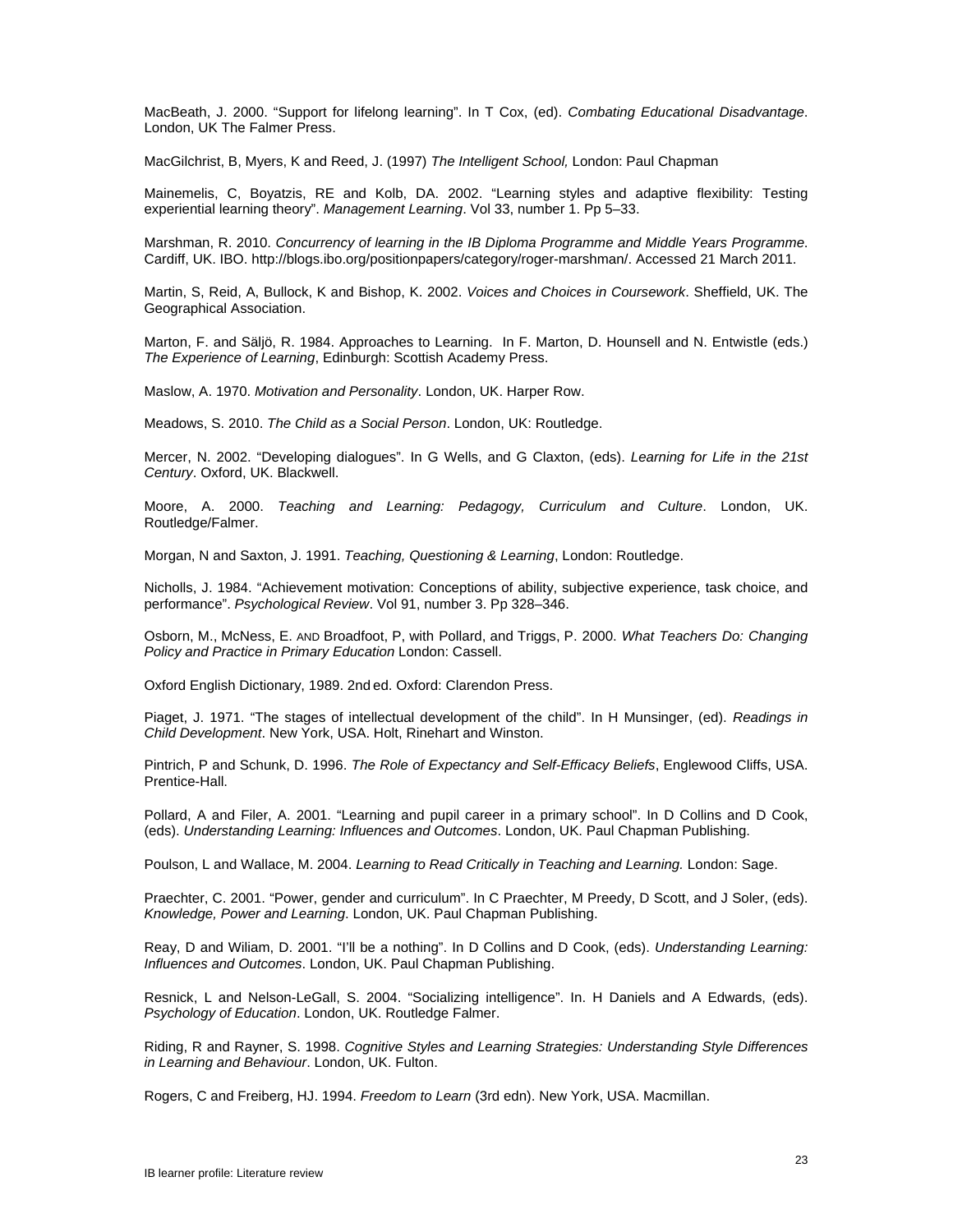Rogoff, B. 1990. *Apprenticeship in Thinking: Cognitive Development in Social Context*. Oxford, UK. Oxford University Press.

Rutter, M, Maughan, B, Mortimore, P and Ouston, J. 1979. *Fifteen Thousand Hours: Secondary Schools and Their Effects on Children*. London, UK. Open Books.

Ryan, R and Deci, E. 2000. "Self-Determination Theory and the Facilitation of Intrinsic Motivation, Social Development, and Well-Being". *American Psychologist*. Vol 55, number 1. Pp 68–78.

Säljö, R. 1979. "Learning about learning". *Higher Education*. Vol 8, number 4. Pp 443–451. http://www.jstor.org/stable/3446159.

Schön, D. 1991. *The Reflective Practitioner: How Professionals Think in Action*. Aldershot, UK. Ashgate.

Schunk, D and Zimmerman, B. 2008. *Motivation and Self-regulated Learning: Theory, Research, and Applications*. Abingdon, UK. Routledge.

Sfaard, A. 1998. "On two metaphors for learning and the dangers of choosing just one". *Educational Researcher*. Vol 27, number 4. Pp 4–13.

Shen, C. and Pedulla, JJ. 2000. 'The relationship between students' achievements and their self-perception of competence and rigour in mathematics and science: a cross national analysis' *Assessment in Education,*  7, 2 pp 237–253.

Skinner, BF. 1953. *Science and Human Behavior*. Cambridge, Mass.: B F Skinner Foundation.

St Clair, R and Benjamin, A. 2011. "Performing desires: The dilemma of aspirations and educational attainment". *British Educational Research Journal*. Vol 37, number 3. Pp 501–517.

Sternberg, RJ and Lubart, TI. 1992. "Creativity: Its nature and assessment", *School Psychology International*. Vol 13, number 3. Pp 243–253.

Stoll, L and Fink, D. 1996. *Changing Our Schools*. Buckinghamshire, UK. Open University Press.

Stoll, L. (2003) "School Culture and Imorivement". In M. Preedy, R. Glatter and C. Wise (eds.) *Strategic Leadership and Educational Improvement*, London: Paul Chapman.

Swailes, S and Senior, B. 1999. "The dimensionality of Honey and Mumford's learning styles questionnaire". *International Journal of Selection and Assessment*. Vol 7, number 1. Pp 1–11.

Tharp, R and Gallimore, R. 1998. "A theory of teaching as assisted performance". In D Faulkner, K Littleton and M Woodhead, (eds). *Learning Relationships in the Classroom*. London, UK. Routledge.

Tomlinson, J and Little, V. 2000. "Educated for the 21st century", *Children and Society*. Vol 14. Pp 243–253.

Twenge, J. and Campbell, WK. (2001) "Age and Birth Cohort Differences in Self-Esteem: A Cross-Temporal Meta-Analysis", *Personality and Social Psychology Review* Vol 5 number 4 Pp. 321-344

Vygotsky, LS. 1978. *Mind in Society: The Development of Higher Psychological Processes*. Cambridge, USA. Harvard University Press.

Vygotsky, LS. 1986. *Thought and Language*. Cambridge, USA. MIT Press.

Walker, G. 2010. *East Is East and West Is West*. Cardiff, UK. International Baccalaureate Organization. http://blogs.ibo.org/positionpapers/category/george-walker/. Accessed 21 March 2011.

Wang, Z, Chen, X, Sorrentino, R and Szeto, A. 2008. "Uncertainty orientation in Chinese children: Relations with school and psychological adjustment. *International Journal of Behavioral Development*. Vol 32, number 2. Pp 137–144.

Wood, D. 1998. *How Children Think and Learn: 2nd Edition*. Oxford, UK. Blackwell.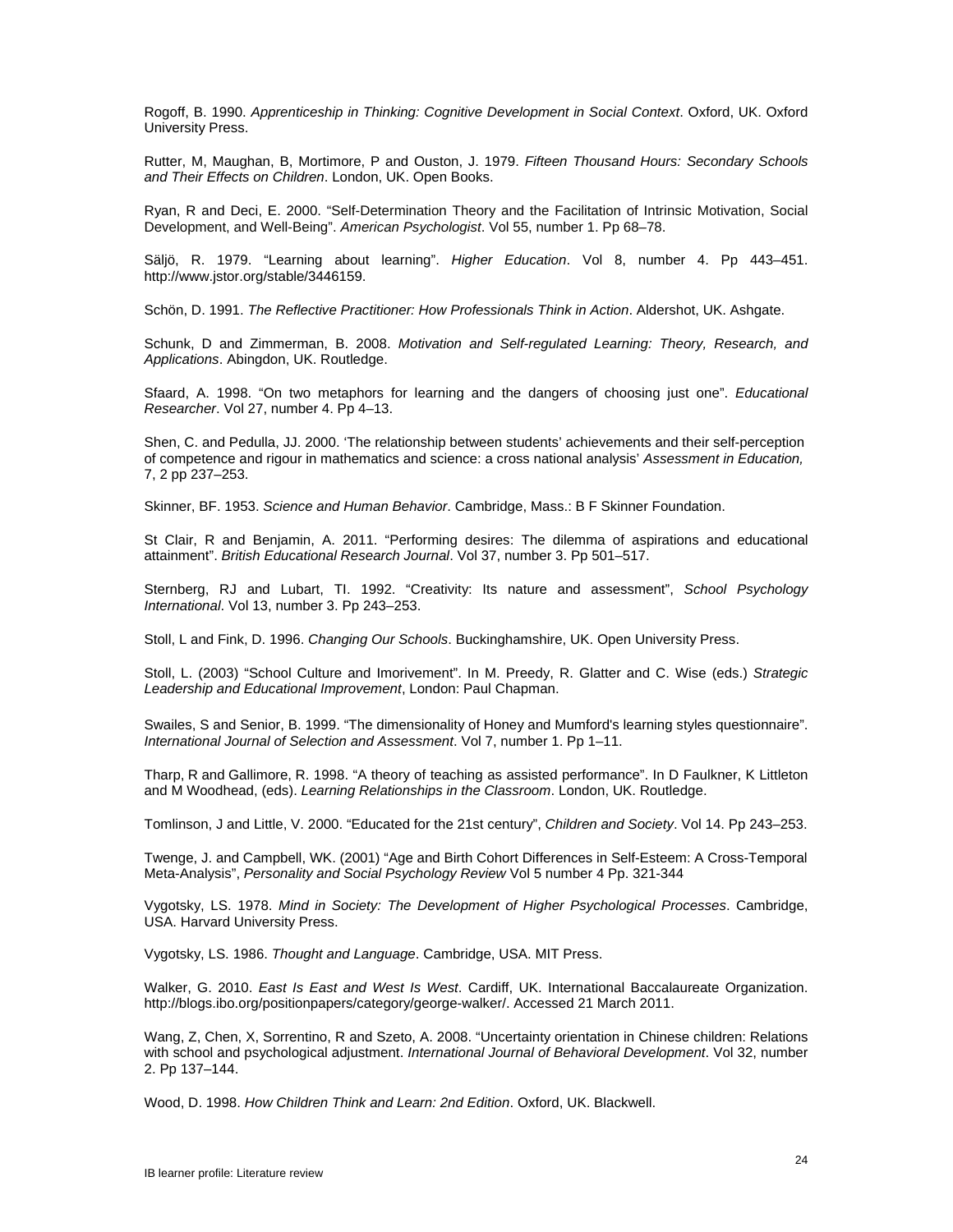Woolfolk, A, Hughes, M and Walkup, V. 2008. *Psychology in Education*. Harlow, UK. Pearson Educational Ltd.